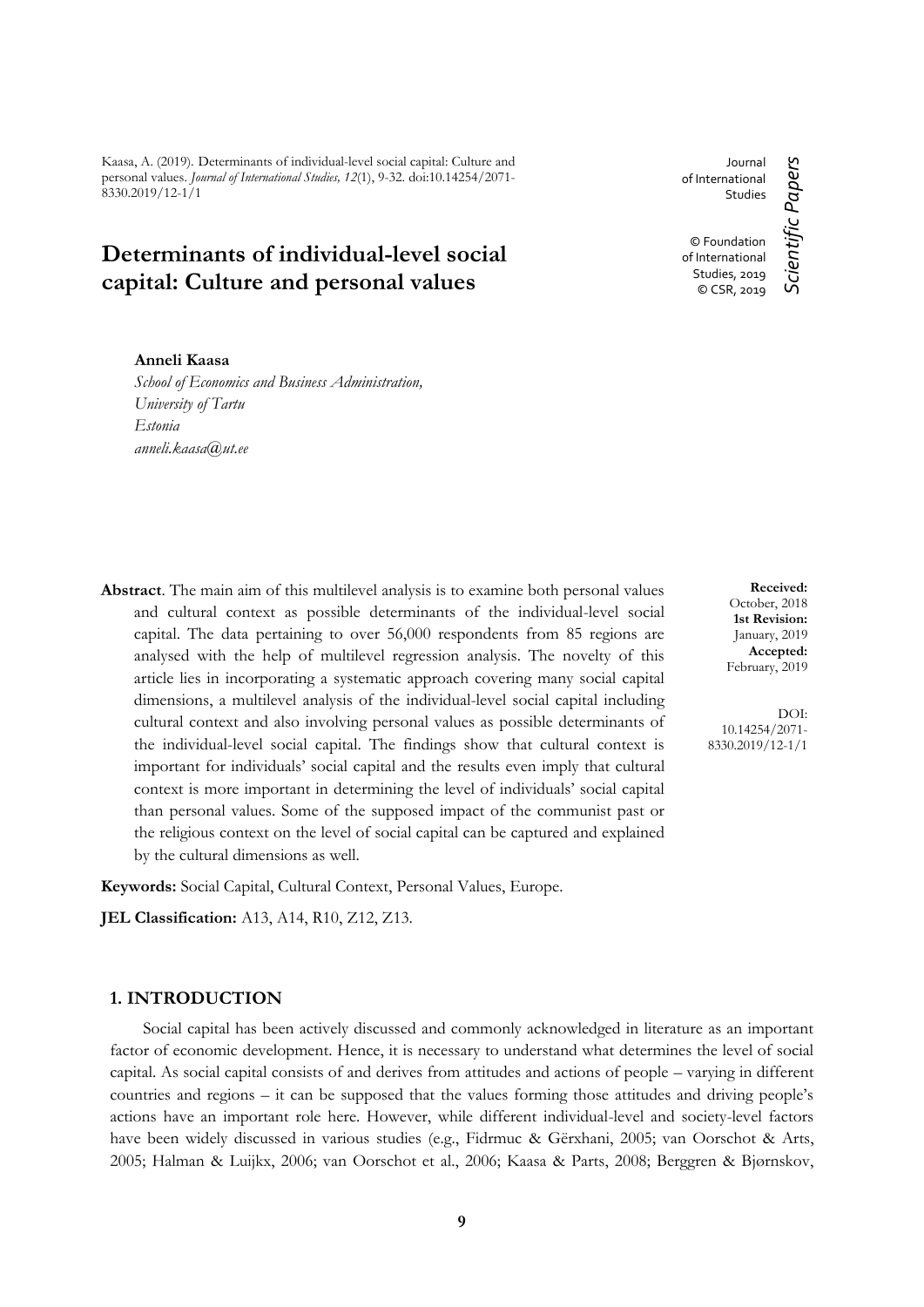2011; Christoforou, 2011; Mondéjar-Jiménez et al., 2011), values have not received much attention as factors of social capital with only a few studies tackling this relationship. Allik and Realo (2004) analysed the relationship between individualism and social capital at the society level, while Halman and Luijkx (2006) included individualism and moral sense at both the society and individual levels. As a first attempt to provide a more systematic approach, Kaasa (2015) in her society-level study investigated the relationship of Hofstede's cultural dimensions with five different dimensions of social capital. However, social capital can be analysed at the level of society – as an attribute of a country or a region (Portes, 1998; Putnam, 1995) – as well as at the individual level – as an asset of an individual (e.g., Bourdieu, 1986; Coleman, 1988). When looking for the determinants of the individual-level social capital, although the culture surrounding individuals can definitely be expected to have an influence, it is reasonable to assume that personal values of those individuals are relevant as well.

Here, an interesting question can be raised: which is more important in shaping the social capital of an individual – personal values or the cultural context and values dominating in the society? This article intends to shed some light on this question. As a novelty, this article incorporates; (1) a systematic approach covering many social capital dimensions, (2) a multilevel analysis of the individual-level social capital including the cultural context, and (3) personal values as possible determinants of the individuallevel social capital.

The main objective of this multilevel analysis is to examine both personal values and cultural context as possible determinants of social capital. Four different social capital dimensions are included. The individual-level data are taken from the European Social Survey (ESS, 2008) and complemented with the regional-level data from different sources. The regional level was chosen because significant differences within countries with regard to culture have been demonstrated (Beugelsdijk et al., 2006; Kaasa et al., 2013; 2014). In addition, using within-country regions as society-level units increases the number of society-level observations and enables obtaining more reliable results. The data pertaining to over 56,000 respondents from 85 regions are included into the analysis. The cultural context is operationalised using Hofstede's cultural dimensions with the help of data from (Kaasa et al., 2014), offering a point of comparison for the results of (Kaasa, 2015). At the individual level, various indicators of personal values stemming from the ESS are included, based on the theoretical assumptions. Multilevel regression analysis is used as the main method to examine possible individual-level and society-level determinants of different dimensions of the individual-level social capital. The main results show that cultural context is important for the level of individuals' social capital and at that, cultural context is more important in determining the level of individuals' social capital than personal values.

This article is structured as follows. After this introduction, Section 2 presents the theoretical background and Section 3 introduces the data and operationalisation. Section 4 reports and Section 5 discusses the results. Section 6 draws conclusions and points out the limitations.

#### **2. THEORETICAL BACKGROUND**

This article focuses on the individual-level social capital. There are many definitions of social capital in the literature. For example, Adler and Kwon (2002) and Tamaschke (2003) provide exhaustive overviews of different definitions. In this article, similarly to Kaasa and Parts (2008), the individual-level social capital is viewed as an asset of an individual consisting of various elements related to trust and networks or more precisely: cognitive and structural social capital. While the cognitive aspect is associated with attitudes and norms and encompasses, for example, general and institutional trust, the structural aspect is related rather to actions comprising participation in different networks as well as civic participation (Hjøllund & Svendsen, 2000; Kaasa & Parts, 2008). It is important to differentiate between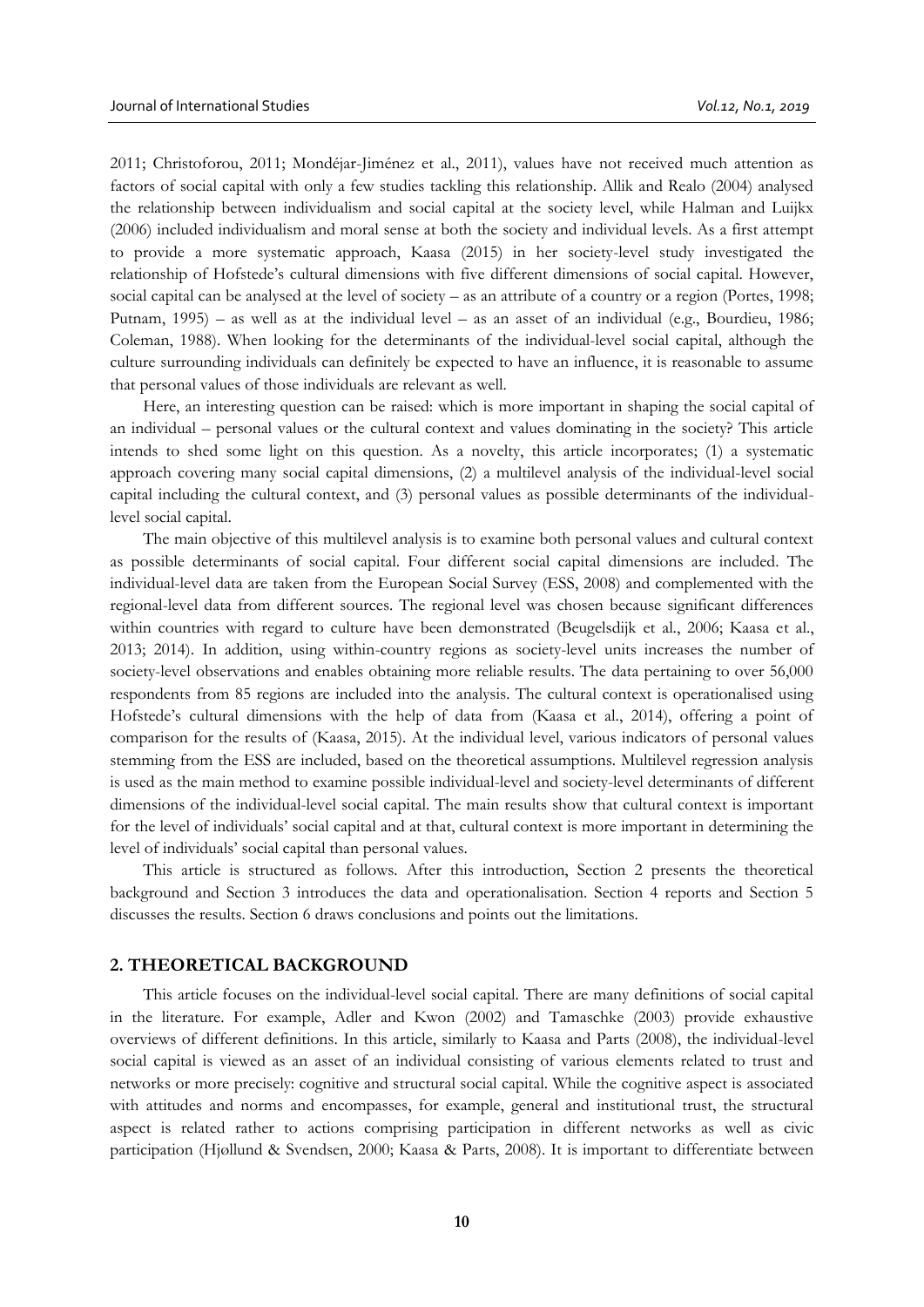the various dimensions of social capital as their sources may differ significantly (van Oorschot et al., 2006; Halman & Luijkx, 2006; Kaasa & Parts, 2008; Mondéjar-Jiménez et al., 2011).

The attitudes and actions people's social capital consists of can be assumed to be influenced by values. The dominating values in a society can be captured into a concept of culture. From the many approaches and definitions of culture (see, e.g. Hall, 1980; Chanchani & Theivanathampillai, 2002; Taras et al., 2009), here the sociological approach is chosen, defining culture as personal values, beliefs and behaviours shared by a group of people, be it a country or a region (Hofstede, 1980; Schwartz, 2011). Cultures can be described with the help of different dimensions that constitute a multidimensional space where every culture can be shown as a point in that space. Various sets of cultural dimensions have been offered in the literature (Parsons & Shils, 1951; Kluckhohn & Strodtbeck, 1961; Hofstede, 1980; Schwartz, 1994; Trompenaars & Hampden-Turner, 1997; Inglehart & Baker, 2000; House et al., 2002). Following Kaasa (2015), in this article Hofstede's (1980) original approach is chosen that offers four dimensions: power distance, uncertainty avoidance, masculinity (as opposed to femininity) and individualism (as opposed to collectivism). Although this approach has often been criticised (see Chiang, 2005; Oyserman et al., 2002; McSweeney, 2002; Gooderham & Nordhaug, 2001 for examples), much of the criticism addresses rather the measurement problems and this approach is still the one that is most widely used in both the theoretical and empirical literature.

Concerning the possible impact of cultural dimensions on social capital, the literature is very scarce. There has been some discussion about the individualism-collectivism dimension as a possible factor of social capital (Allik & Realo, 2004; Halman & Luijkx, 2006; Mondéjar-Jiménez et al., 2011), but the only study discussing all Hofstede's dimensions so far is the society-level study of Kaasa (2015). There are also some studies comparing different country groups across Europe (van Oorshot & Arts, 2005; van Oorschot et al., 2006; Christoforou, 2011; Berggren & Bjørnskov, 2011) that all show differences in the social capital levels between those groups, thus referring that there might be something in the culture that causes these differences. Besides the geographical division often pointing out Northern and/or Mediterranean countries, another division is based on having a communist background which might be seen as an important impact factor for various reasons (see Kaasa, 2015 for an overview). However, while some of the reasoning behind these differences is related to the time factor (for instance, old networks were mostly dropped during transition and it takes time to build new ones), it might be possible to explain many of the differences with the cultural background, for example with high levels of power distance that developed during the communist past. Hence, it is questionable if it is the communist background per se that causes the differences in social capital, or if the reasons could be captured simply with the cultural dimensions – the level of which, however, might naturally be affected by the communist past.

Next, Hofstede's (1980, 2001) four cultural dimensions are discussed as important characteristics of the environment where the individuals' social capital is shaped. First, power distance shows the degree to which hierarchic relations and the unequal distribution of power are regarded as acceptable in a society. More centralised decision structures and more formal rules can be found in the case of larger power distance. Hence, as there is less opportunity to be involved in decision-making, people might have adopted a more fatalistic view waiting for authorities to act and not engaging actively in social processes (Kaasa, 2015). This might impact both participation and networks, but also trust and especially trust in institutions. This is also confirmed by the society-level study of 85 European regions performed by Kaasa (2015) where power distance appeared to be negatively related to general and institutional trust as well as formal and informal networks. The impact of the communist past has often been described in a similar vein: during the communist times, there were strict rules, restrictions and sanctions that hindered people's own initiative, but also having a job, accommodation and other services were assured (Fidrmuc & Gërxhani, 2005; Bjørnskov, 2006; Kaasa, 2015). Hence, it might be possible to capture much of the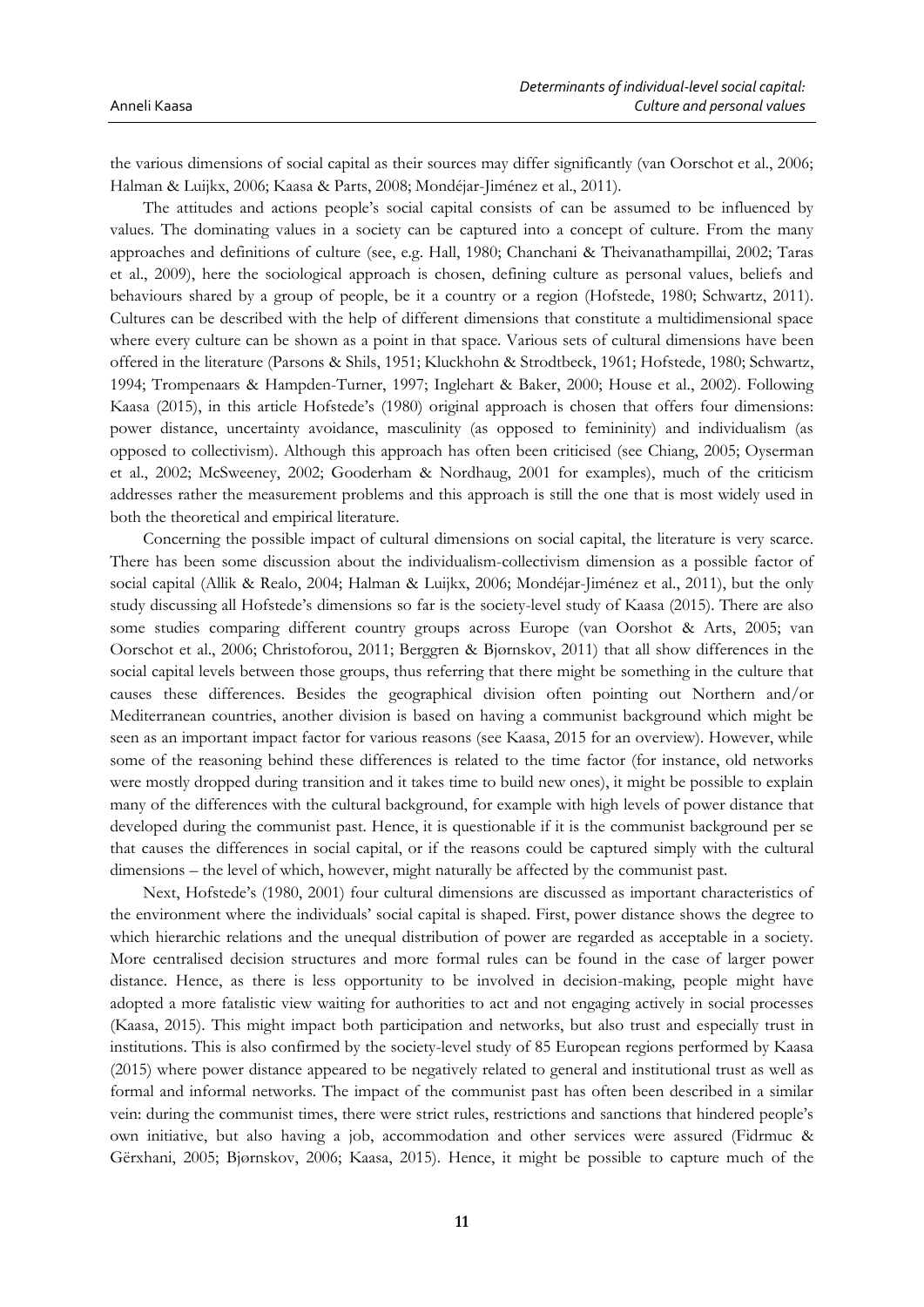communist background with the power distance dimension. Regarding other possible impact mechanisms, it has been argued that in the case of larger power distance, people might view equality as more important than freedom and emphasise cooperation more, similarly to the argument related to the left-right distinction (Halman & Luijkx, 2006; van Oorschot et al., 2006; Kaasa, 2015) where left-wing ideology favours equality and cooperation and right-wing ideology puts stress on the free market and the freedom of individuals. However, it is questionable whether the more unequal distribution of power in the case of larger power distance necessarily means a demand for more equal distribution, as the power distance is rather about people accepting the unequal distribution of power in a society.

Second, uncertainty avoidance describes how comfortable people feel with ambiguous situations and uncertainty. While in societies with low uncertainty avoidance ambiguous situations are regarded as natural, in the case of high uncertainty avoidance rules play an important role in offering assurance. It is logical to expect, as also pointed out by Kaasa (2015), that people in societies with high uncertainty avoidance are less trusting and it might hinder cooperation between individuals as well since it is related to the risk of making an effort and not receiving enough back. All this is expected to have consequences when it comes to general and institutional trust as well as participation and networks. Kaasa (2015) found uncertainty avoidance to be negatively related to general trust, formal networks and civic participation. The relationship with informal networks, however, turned out to be positive, the possible explanation being that people who rather avoid new contacts in the form of formal organisations and civic participation still have to find ways to cope with uncertainty and here the informal networks consisting of close friends and relatives (being more familiar) play an important role (Kaasa, 2015). The discussion of the impact of the communist background also addresses uncertainty: the rapid and drastic changes during transition might have contributed to the development of cautious attitudes, but more importantly, the danger of being punished for non-approved behaviour and the possibility that this behaviour could be reported even by close acquaintances supported the development of an untrusting milieu (Sztompka, 2000; Drnakova, 2006; Kaasa et al., 2011, Kaasa, 2015).

Third, masculinity (as opposed to femininity) reflects to what extent masculine values like success and achievement dominate over feminine values such as caring, solidarity and tolerance. As good relationships are valued more highly in more feminine societies, cooperation can be expected to be in favour more and this is expected to encourage people to participate. Also, as the mentality is more tolerant and the belief in group decisions stronger (Kaasa, 2015), it can be expected that people have higher levels of general and institutional trust. This is also confirmed by the analysis of Kaasa (2015) where both general and institutional trust, informal networks and civic participation turned out to be negatively related to masculinity. Formal networks, however, appeared to be positively related to masculinity; possibly because participation in formal networks enables to satisfy the needs for achievement and assertiveness related to masculinity (Kaasa, 2015).

Last, individualism (as opposed to collectivism) reveals whether people prefer to act as individuals rather than as members of a group. While in individualist societies autonomy and individual freedom are regarded as important, in collectivist societies belonging and the support of a group are highly valued. Hence, it seems that cooperation, participation and networks might be encouraged by collectivist views while in individualist societies people are more egoistic and less interested in participation (Halman & Luijkx, 2006; Kaasa, 2015). At the same time, in more individualist societies, people might feel more free and liberated from social pressure and that might make them more trusting and motivated to show their opinion and engage in social processes (Allik & Realo, 2004; Kaasa, 2015). In addition, in collectivist societies people can be expected to rely more on the group's support in exchange for loyalty (Kaasa, 2015) and this more passive mentality rather hinders participation. The empirical results here are mixed. Allik and Realo (2004) analysed both cross-country data and data from the US and found individualism to be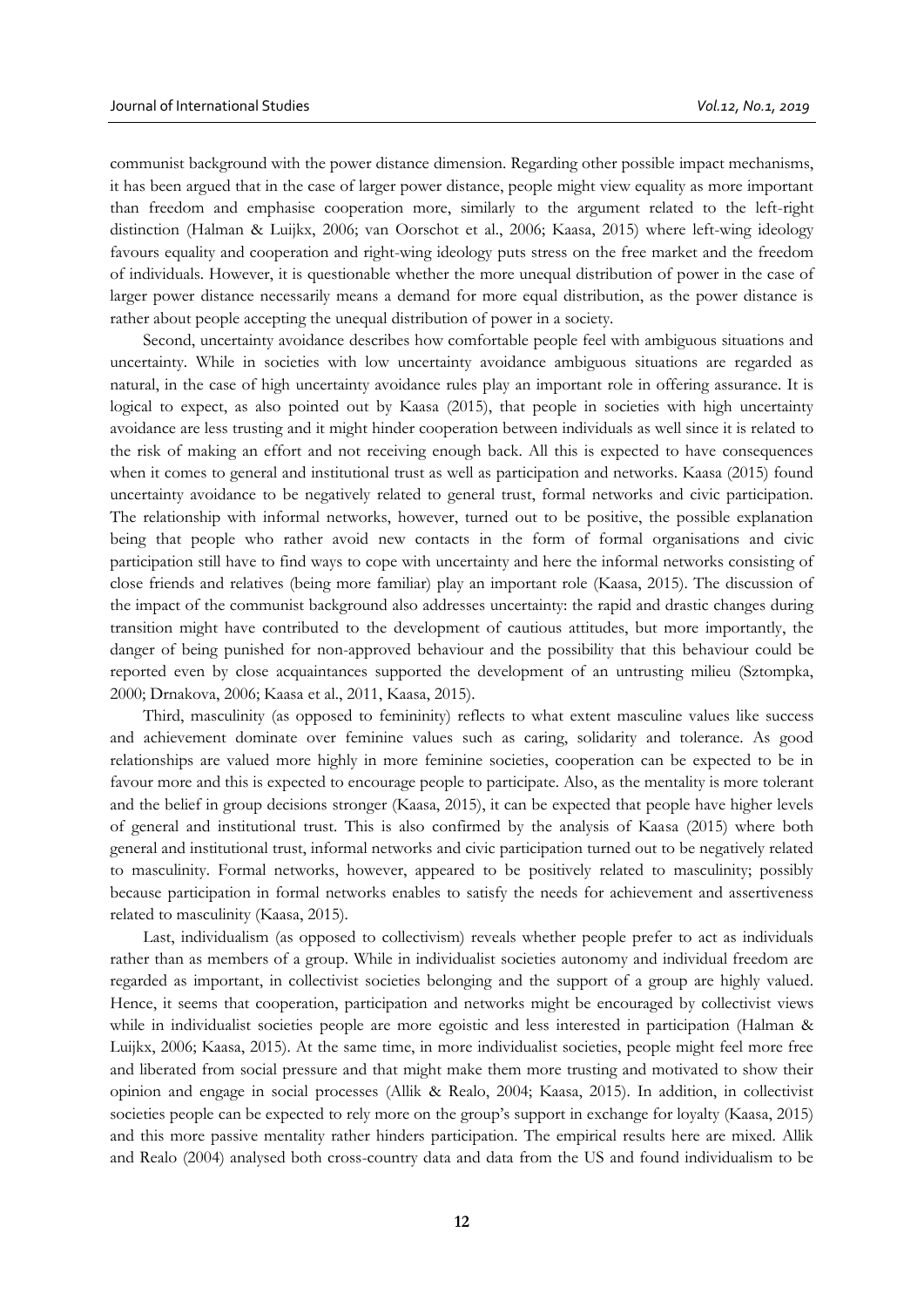positively related to interpersonal trust and organisational membership. At the same time, Halman and Luijkx (2006) showed less interpersonal trust and importance given to being socially active in the case of higher levels of individualism. However, they had also included personal values into the analysis which might have affected the results. More recently, Kaasa (2015) found individualism to be positively related to only two social capital dimensions: civic participation, for which the reasoning related to having more motivation to engage in social processes and to express opinions is most relevant, and institutional trust which is logically related to the feeling of participating.

Besides the cultural context, the personal values of individuals can undoubtedly be expected to have some influence on their social capital. However, personal values have been included into very few studies of the individual-level social capital so far. Berry and Rickwood (2000) analysed Australian data and found that the security values were related to lower community trust and less community participation while the harmony values were only related to the trust towards friends. Halman and Luijkx (2006) in their multilevel study of European data used two factors created with the help of factor analysis in order to measure individuals' personal values. First, they joined questions about valuing making own decisions, being creative and being successful to a factor they called individualism at the individual level. This factor appeared to be negatively related to interpersonal trust, unrelated to institutional trust and positively related to the importance given to being socially and formally active. Second, they incorporated questions about valuing being modest, behaving properly, helping people and loyalty to friends in a factor called moral sense. This factor turned out to be positively related to all dimensions of social capital analysed, except interpersonal trust. Mondéjar-Jiménez et al. (2011) analysed the individual-level data of five Central European countries and included a factor they named collectiveness that was made up of various questions describing attitudes towards income equality, the government's responsibility, private ownership, competition, wealth accumulation, etc. This factor was reported to be positively related to institutional trust, social and political participation.

It has been argued that the value structures might be different at the individual and society levels (Hofstede, 2001; Schwartz, 1994), although there are opposing views as well (Fisher & Poortinga, 2012). However, for describing or measuring the value dimensions at both levels often the same indicators (survey questions) are used (see, for example, Schwartz, 2011). Also, when it comes to the relationship of personal-level values and cultural values with some phenomenon, such as social capital, the mechanisms behind these relationships are often similar. For example, it can be expected that people with more fatalistic values, accepting authority and being modest, are less prone to actively engage in social processes. Similarly, people avoiding risks and valuing security can be assumed to be less trusting and thus also less cooperating. People valuing tolerance and solidarity can be supposed to be more prone to trust and cooperate than those valuing their own success and achievement. Also, people who value independence can be expected to be more socially active, while people who value loyalty might be more relying on the group and end up being less socially active.

The main question is whether the attitudes and actions of individuals are more influenced by their own values or the values dominating in the society. This is more relevant and apparent in cases where the personal values of individuals contradict the cultural values in the society around the individual in some way: for example, if a person who values independence highly happens to live in a generally collectivist society. As it can be assumed that there is a considerable variation among individuals in a society regarding values, it might be expected that it is not rare when personal values of individuals do not coincide with the cultural values of the society. Therefore, it is important to include both personal values and cultural values in the analysis of the individual-level social capital.

One important aspect related to culture and values is religion. Religion and religiosity are sometimes also viewed as a part of culture (Kaasa, 2015). However, there is no consensus here as religion has also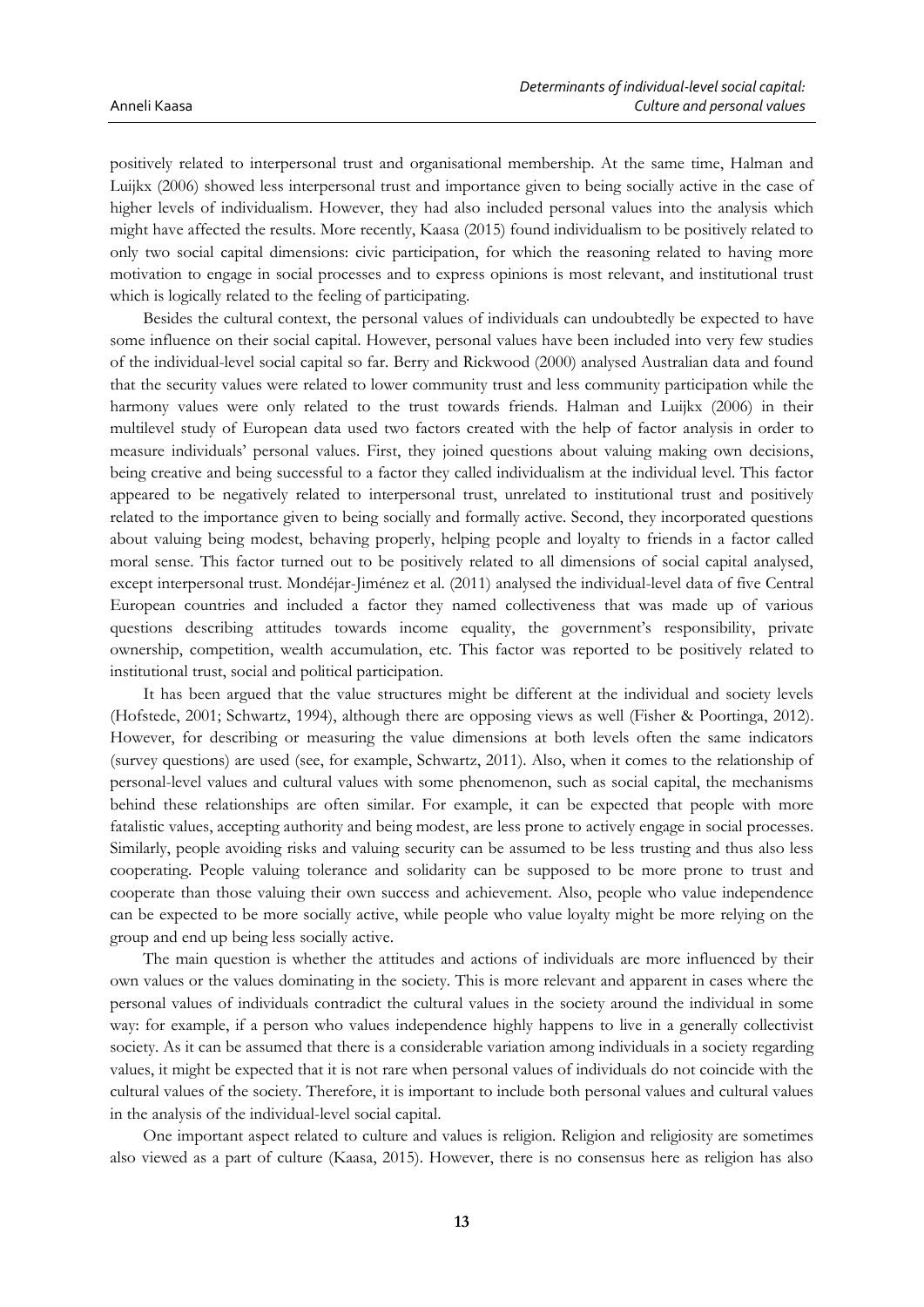been viewed as a source of culture (Schwartz, 2009; Aldashev & Platteau, 2014) or as being caused by culture (Reimer, 1995; Hofstede, 1997). Hence, in this article religion is viewed as a separate, although an important factor of social capital. Kaasa (2013) provides an exhaustive overview of the literature about the impact of religion and religiosity on social capital. Previous studies have shown religiosity – promoting cooperation with and positive attitudes towards others – being positively related to social capital at both the individual and society levels (Halman & Luijkx, 2006; Radnitz et al., 2009; Berggren & Bjørnskov, 2011; Kaasa, 2013). However, it has been shown that if the individual-level religiosity is included, in most cases the society-level religiosity appears to be insignificant for individuals' social capital (Halman & Luijkx, 2006; Kaasa, 2013). Regarding different denominations, it can be assumed that belonging to hierarchic religions (Catholicism, Orthodoxy, Islam) is negatively and to non-hierarchic religions (Protestantism, Hinduism, Buddhism, etc.) positively related to social capital. The reasoning, however, is very similar to the one described before when discussing the impact of power distance: hierarchic religions are expected to impose a hierarchic structure on society and people are assumed to have a more fatalistic mentality, rather passively relying on the government to take responsibility (Knack & Keefer, 1997; La Porta et al., 1997; Lam, 2006; Kaasa 2013). Also, it has been argued that in the case of Protestantism individualist attitudes prevail, leading people to actively engage in social processes (Lam, 2006) – a reasoning that is related to individualist values. Hence, similarly to having the communist past, it is questionable whether religious denominations have an impact per se or if the described mechanism of the determination of social capital can be captured with personal values or cultural dimensions. The societylevel analysis of Kaasa (2015) showed that after including culture into the analysis, religiosity and the share of hierarchic religion in a society remained significant only for general trust and not for the other dimensions of social capital.

#### **3. DATA AND METHODOLOGY**

The individual-level data describing social capital and its individual-level determinants were drawn from the European Social Survey (2008), a biennial multi-country survey with 1,500-2,500 respondents per country. As the survey includes information about within-country regions as well, it enables to include within-country regions (NUTS1 regions) as society-level units in order to increase the society-level sample. The NUTS – nomenclature of territorial units for statistics – is a hierarchic classification of regions within countries established by Eurostat (see Eurostat, 2012). The number of respondents per region at the NUTS1 level was 545.74 on average and ranged from 21 to 2,367. The number of respondents was quite low in some regions and to ensure that the data would be representative of the demographic structure of a region, the weights provided by the ESS were applied. Data from the year 2008 were chosen to be in accordance with the data availability about cultural dimensions.

Regarding social capital, for operationalising general trust, institutional trust and civic participation, three indicators were used for each, but only two indicators could be used for describing informal networks. Unfortunately, there were no indicators available reflecting formal networks. In order to describe religiosity, four indicators were used. The list of indicators used in this study is given in Appendix Table A1. The information about the initial indicators was captured into factors of social capital and religiosity with the help of confirmatory factor analysis (principal components method). Because of some missing values in the data set, here and hereafter cases were excluded pair-wise, not list-wise, in order to utilise all the information available. The factor loadings, percentages of total variance explained by the factors, and the Kaiser-Meyer-Olkin (KMO) measures indicating the appropriateness of the factor model are presented in Appendix Table A2. The share of the total variance explained and the KMO measure can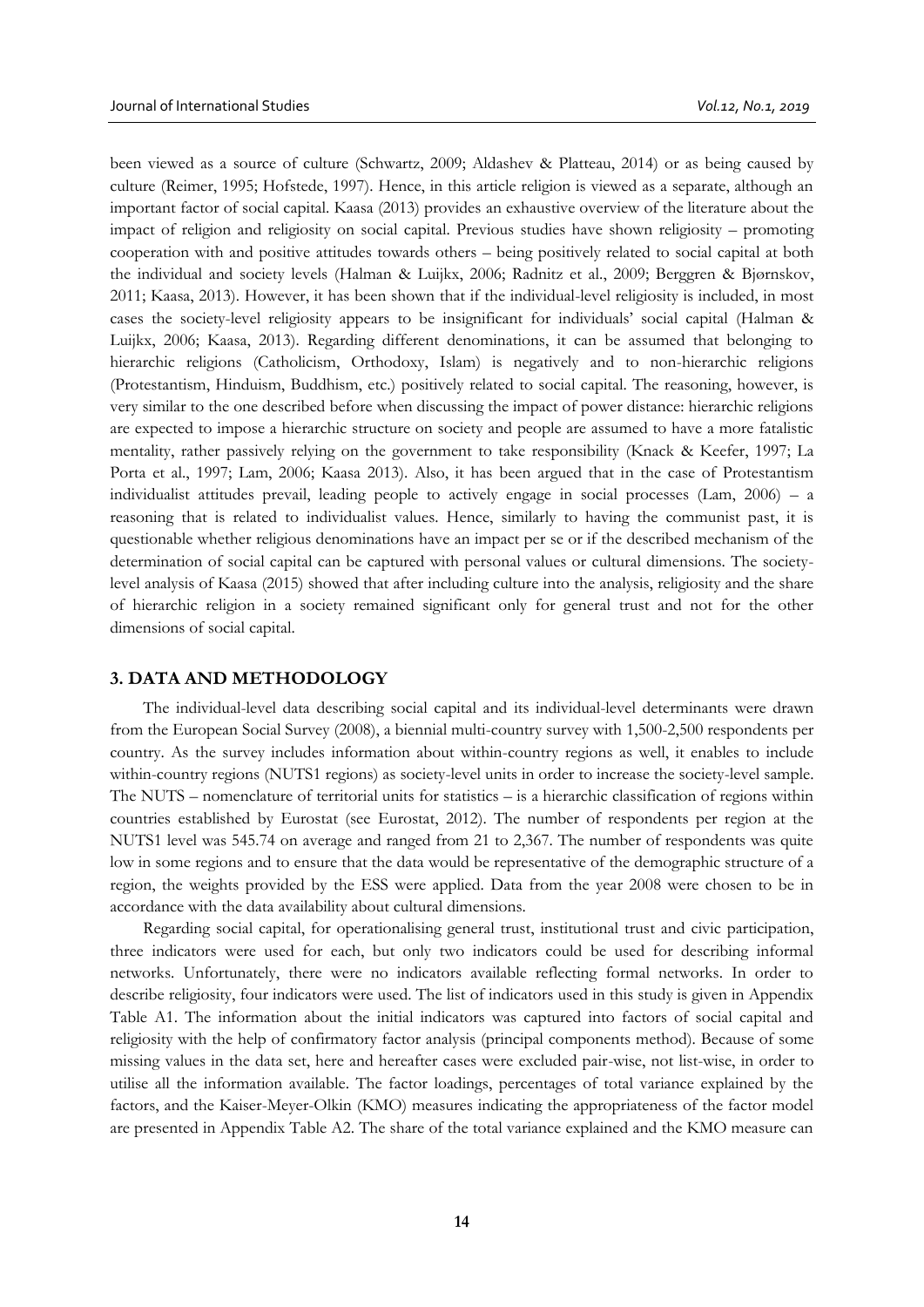be viewed as acceptable (in the case of only two indicators, the KMO value is always 0.5 because of the formula used for calculating the KMO measure). The factor scores were saved as variables.

In order to test the relationship between social capital and personal values, eight questions (see Appendix Table A1) were chosen from the 21 Schwartz value items included in the ESS. A similar approach was used by Halman and Luijkx (2006) who chose the indicators for their factors of individualism and moral sense from the same set of questions. In this article, the choice of indicators was made aiming to cover different aspects that were mentioned in the theoretical background section. The possible fatalistic and authority-accepting values are covered with questions about the importance of a strong government and the importance of being humble and modest. The values related to security and avoiding uncertain situations are described with questions about the importance of safety and secure surroundings and the importance of adventures and taking risks. Tolerance and solidarity are described by the question about the importance of understanding different people, while the opposite values are described by the question about the importance of achievements and being successful. Valuing rather independence or belonging is covered by the questions about the importance of independence and making own decisions and the importance of loyalty and devotion.

In addition, individual-level control variables describing age, gender, education, income, the size of the domicile, living with a partner, and employment status were included. The selections were made in order to offer the best possible comparability with earlier studies (Fidrmuc & Gërxhani, 2005; van Oorschot et al., 2006; Kaasa & Parts, 2008; Christoforou, 2011) considering data availability.

Regarding the regional level, the indicators of Hofstede's cultural dimensions came from Kaasa et al. (2014) who created new indicators for measuring Hofstede's original dimensions using the data from the ESS and the European Values Survey (EVS, 2008) for the year 2008 when both surveys were conducted. Every dimension was created with the help of confirmatory factor analysis from six initial indicators from both the ESS and EVS aggregated to the regional level (Kaasa et al., 2014). The choice of indicators was theory-based rather than empirically-driven in order to ensure that the new indicators of cultural dimensions would conceptually represent the same dimensions as in Hofstede (1980, 2001).

The general religiosity of a region was calculated as a mean value of the respondents in that particular region. As the factor structure might turn out to be different at the regional level and at the individual level, a similar factor analysis was performed on the aggregated initial religiosity indicators, but the resulting factor was correlated with the mean of the individual-level religiosity with the correlation coefficient equal to 0.99 (significant at the 0.01 level). The share of the population belonging to a hierarchic religion was approximated based on the data of the respondents in that particular region. As control variables, also the GDP per capita in purchasing power standards (PPS) stemming from Eurostat (2018) and the variable reflecting the communist background were included. Unfortunately, data about other society-level control variables such as income inequality, for instance, that have been used in previous studies, (van Oorschot & Arts, 2005; Fidrmuc & Gërxhani, 2005; Kaasa, 2013) were not available at the regional level.

The number of regions covered in this analysis was limited by the coverage in the ESS as well as the number of regions for which the regional-level data were available. In all, data of 56,752 respondents in 85 regions were analysed. The 25 countries included in this way are Belgium, Bulgaria, Croatia, the Czech Republic, Cyprus, Denmark, Estonia, Finland, France, Germany, Greece, Hungary, Ireland, Latvia, the Netherlands, Norway, Poland, Portugal, Romania, Slovakia, Slovenia, Spain, Sweden, Switzerland, and the United Kingdom.

Multilevel regression analysis was used in order to take into account the hierarchic data structure. Models with random intercepts are presented in Tables 1-4. Models with random slopes were analysed as well and they gave very similar results, the information criteria did not improve remarkably and random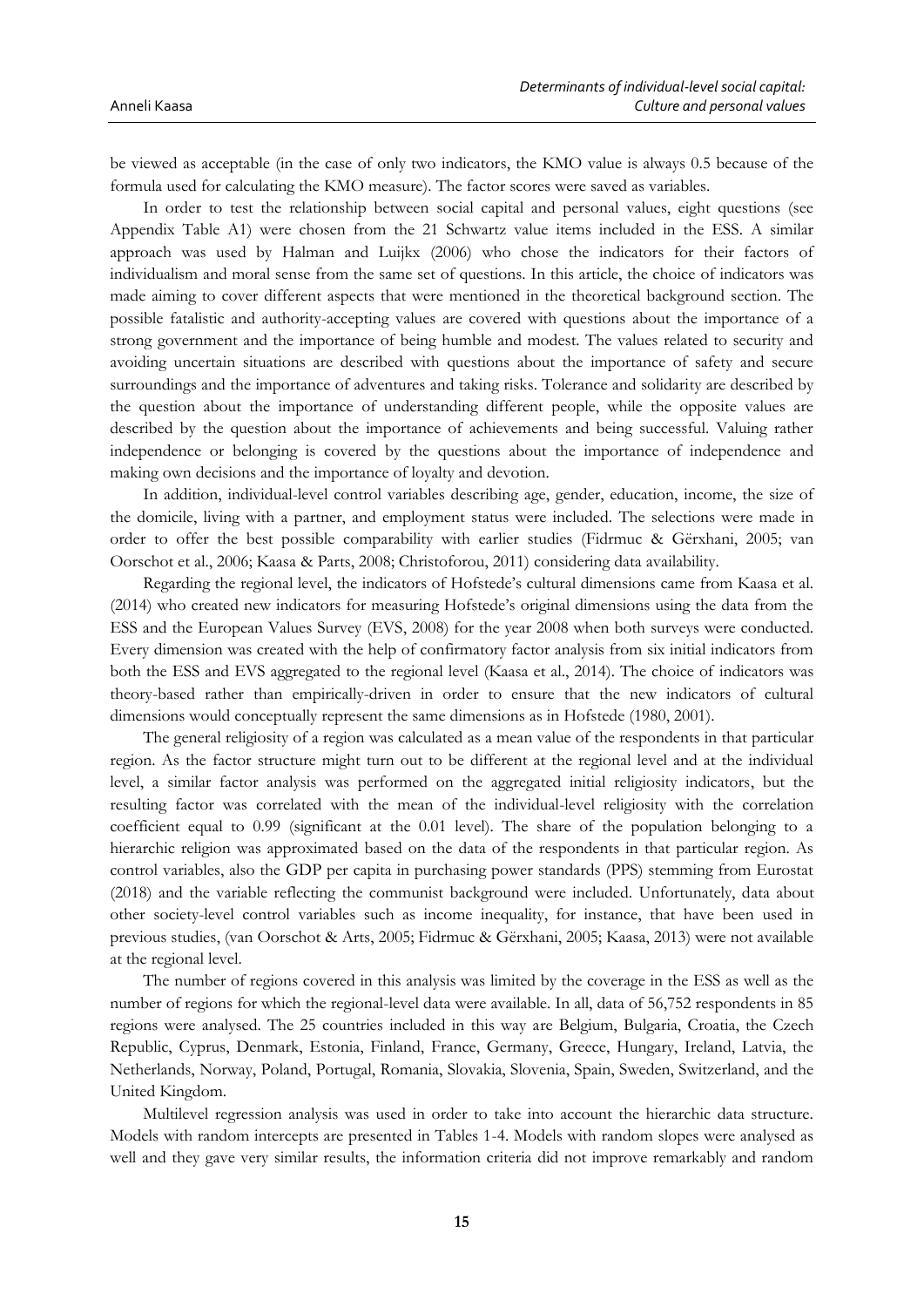effects were close to zero at the 0.01 level. In order to examine potential multicollinearity, variance inflation factors (VIF) were calculated for all models and they were all below the conventional level of 10.

Multilevel regression analysis was performed on four sets of models, one on each dimension of social capital. First, only individual-level control variables were included in the analysis. As the coefficients of the individual-level control variables were very stable and the results did not differ from the following models, this setup is not presented in Tables 1-4. Then, the regional-level control variables were added (Model 1). After that, personal values were added (Model 2). A model with only individual-level controls and personal values (without regional-level controls) was tested as well. However, as the coefficients of the variables describing personal values proved to be very stable throughout all models as well, this setup was also omitted from Tables 1-4. In order to test whether the variables describing personal values might explain the same part of the variation in social capital as religiosity or belonging to a hierarchic religion, the analysis was also performed excluding individual-level religiosity and hierarchic religion while keeping personal values. The coefficients of the variables describing personal values, however, did not change. Next, cultural dimensions were added to all control variables, excluding personal values at the same time personal values (Model 3). Then, all independent variables were included (Model 4). In order to investigate whether cultural dimensions could capture some part of the impact of the communist background, a model excluding the communist background variable was estimated (Model 5). For similar reasons, in another model general religiosity and the share of hierarchic religion were left out (Model 6). Expectedly, the models were improved according to the information criteria by adding variable groups, but the improvement was more remarkable after adding regional-level variables.

#### **4. RESULTS**

The results of the multilevel regression analysis are presented in Tables 1-4. Regarding the individuallevel controls, coefficients were very stable and all the coefficients had the expected signs, confirming the results of previous studies. Regarding the relative importance, for general trust education and income turned out to be the most important, while for institutional trust religiosity was even more relevant than education and income. Education appeared to be crucial for civic participation as well, while the level of informal networks turned out to be remarkably explainable by age: younger people tend to have more informal networks.

Among the regional-level controls, GDP appeared to be statistically significant only for the cognitive dimensions of social capital (general and institutional trust) and for institutional trust only until the cultural dimensions were added to the model, thus indicating the tendency also shown by Kaasa (2015). The same applies to general religiosity in the case of the structural dimensions of social capital (informal networks and civic participation). The share of those belonging to hierarchic religions was also not relevant for informal networks and civic participation. In the case of general and institutional trust, both religiosity and hierarchic religion were significant after adding cultural dimensions. Hence, the religion-related context seems to be more relevant for the cognitive social capital of individuals than the structural social capital – it can be said that religiosity and the imprint of a hierarchic religion in a society influence attitudes rather than actions. When the religion-related context was left out from the models, the coefficients of cultural dimensions appeared to "take over" the effect of the religious context to some extent, but there were no drastic changes in the results regarding culture. Communist background turned out not to be significant for general trust and informal networks after adding cultural dimensions into the analysis.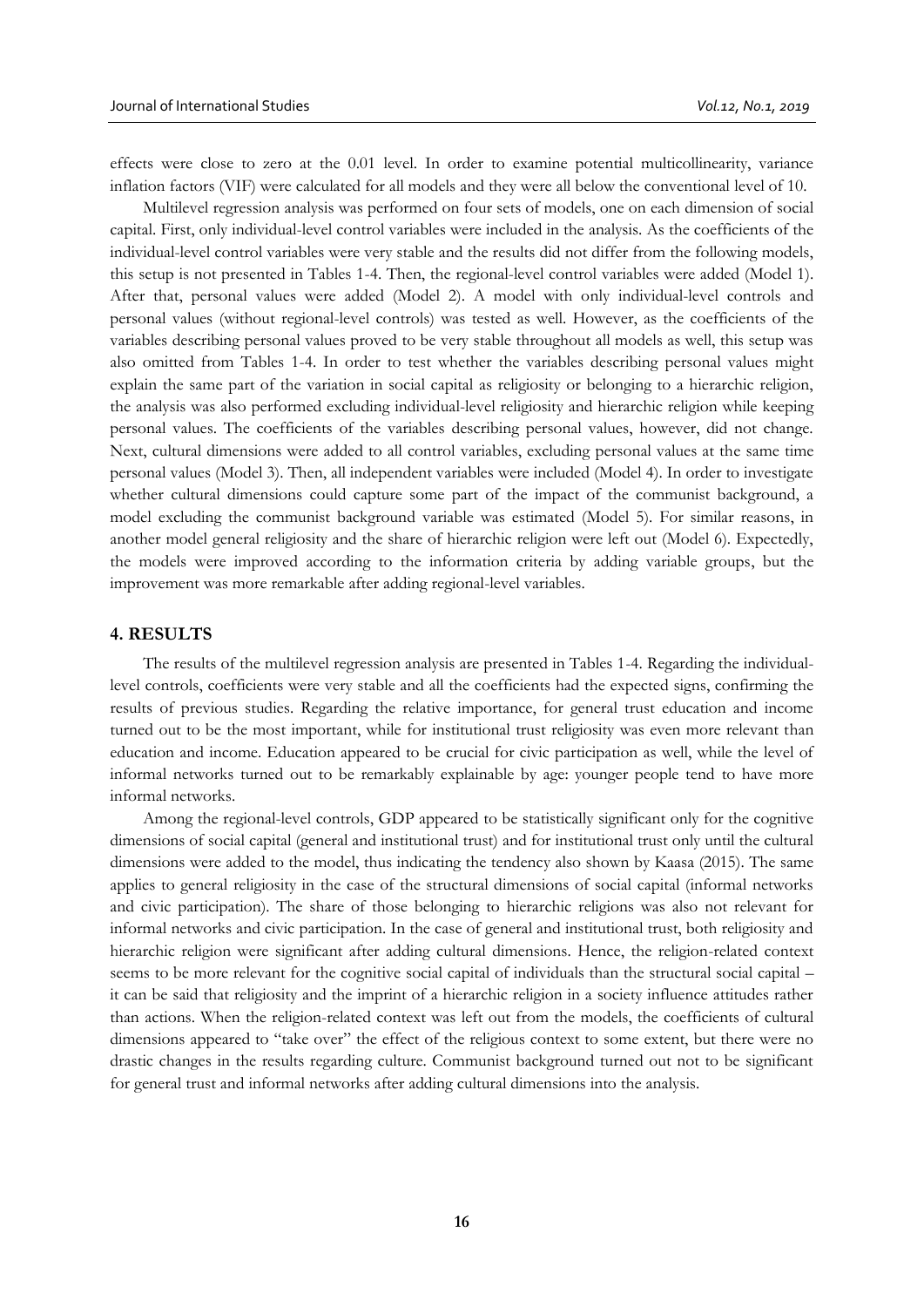| Fixed effects:                        | Model 1    | Model 2    | Model 3    | Model 4    | Model 5    | Model 6    |
|---------------------------------------|------------|------------|------------|------------|------------|------------|
| Individual level:                     |            |            |            |            |            |            |
| Intercept                             | $-0.04$    | $-0.05*$   | $-0.03$    | $-0.03$    | $-0.04*$   | $-0.03$    |
| Age                                   | $0.05***$  | $0.06***$  | $0.05***$  | $0.06***$  | $0.06***$  | $0.06***$  |
| Gender                                | $-0.02***$ | $-0.02***$ | $-0.02***$ | $-0.02***$ | $-0.02***$ | $-0.02***$ |
| Education                             | $0.09***$  | $0.08***$  | $0.09***$  | $0.08***$  | $0.08***$  | $0.08***$  |
| Income                                | $0.08***$  | $0.08***$  | $0.08***$  | $0.08***$  | $0.08***$  | $0.08***$  |
| Domicile size                         | $-0.01$    | $-0.01$    | $-0.01$    | $-0.01$    | $-0.01$    | $-0.01$    |
| Living with partner                   | $-0.01$    | $-0.01$    | $-0.01$    | $-0.01$    | $-0.01$    | $-0.01$    |
| Employment                            | 0.01       | 0.00       | $0.01\,$   | $0.00\,$   | 0.00       | $0.00\,$   |
| Religiosity                           | $0.06***$  | $0.06***$  | $0.06***$  | $0.06***$  | $0.06***$  | $0.06***$  |
| Hierarchic religion                   | $-0.03***$ | $-0.02***$ | $-0.03***$ | $-0.02***$ | $-0.02***$ | $-0.02***$ |
| Strong government                     |            | $-0.04***$ |            | $-0.04***$ | $-0.04***$ | $-0.04***$ |
| Being modest                          |            | $-0.02***$ |            | $-0.02***$ | $-0.02***$ | $-0.02***$ |
| Secure surroundings                   |            | $-0.05***$ |            | $-0.05***$ | $-0.05***$ | $-0.05***$ |
| Taking risks                          |            | 0.00       |            | 0.00       | 0.00       | 0.00       |
| Achievement                           |            | 0.00       |            | $0.00\,$   | $0.00\,$   | $0.00\,$   |
| Understanding people                  |            | $0.04***$  |            | $0.04***$  | $0.04***$  | $0.04***$  |
| Independence                          |            | $-0.02***$ |            | $-0.02***$ | $-0.02***$ | $-0.02***$ |
| Loyalty                               |            | $0.04***$  |            | $0.04***$  | $0.04***$  | $0.04***$  |
| Regional level:                       |            |            |            |            |            |            |
| <b>GDP</b>                            | $0.11***$  | $0.11***$  | $0.06*$    | $0.07**$   | $0.06**$   | $0.05**$   |
| General religiosity                   | 0.05       | 0.05       | $0.12**$   | $0.12**$   | $0.12**$   |            |
| Share of hier. religion               | $-0.28***$ | $-0.28***$ | $-0.24***$ | $-0.24***$ | $-0.25***$ |            |
| Communist background                  | $-0.07*$   | $-0.06$    | 0.04       | 0.05       |            | 0.06       |
| Power distance                        |            |            | $-0.20***$ | $-0.20***$ | $-0.18***$ | $-0.25***$ |
| Uncertainty avoidance                 |            |            | $0.07*$    | $0.10***$  | $0.10***$  | $0.06***$  |
| Masculinity                           |            |            | $-0.18***$ | $-0.18***$ | $-0.16***$ | $-0.21***$ |
| Individualism                         |            |            | 0.00       | $-0.01$    | $-0.02$    | 0.03       |
| Random effects:                       |            |            |            |            |            |            |
| Residuals                             | $0.72***$  | $0.71***$  | $0.72***$  | $0.71***$  | $0.71***$  | $0.71***$  |
| Intercept                             | $0.04***$  | $0.04***$  | $0.02***$  | $0.02***$  | $0.02***$  | $0.04***$  |
| Information Criteria                  |            |            |            |            |            |            |
| -2 Restricted Log Likelihood          | 77029.58   | 76771.09   | 77000.00   | 76745.05   | 76742.02   | 76770.84   |
| Akaike's Information                  | 77033.58   | 76775.09   | 77004.00   | 76749.05   | 76746.02   | 76774.84   |
| Criterion (AIC)                       |            |            |            |            |            |            |
| Schwarz's Bayesian Criterion<br>(BIC) | 77050.24   | 76791.75   | 77020.66   | 76765.71   | 76762.68   | 76791.50   |

Estimation results of Multilevel Random Intercepts and Random Slopes Model (standardised coefficients) for General trust

\*\*\* significant at the 0.01 level, \*\* significant at the 0.05 level, \* significant at the 0.10 level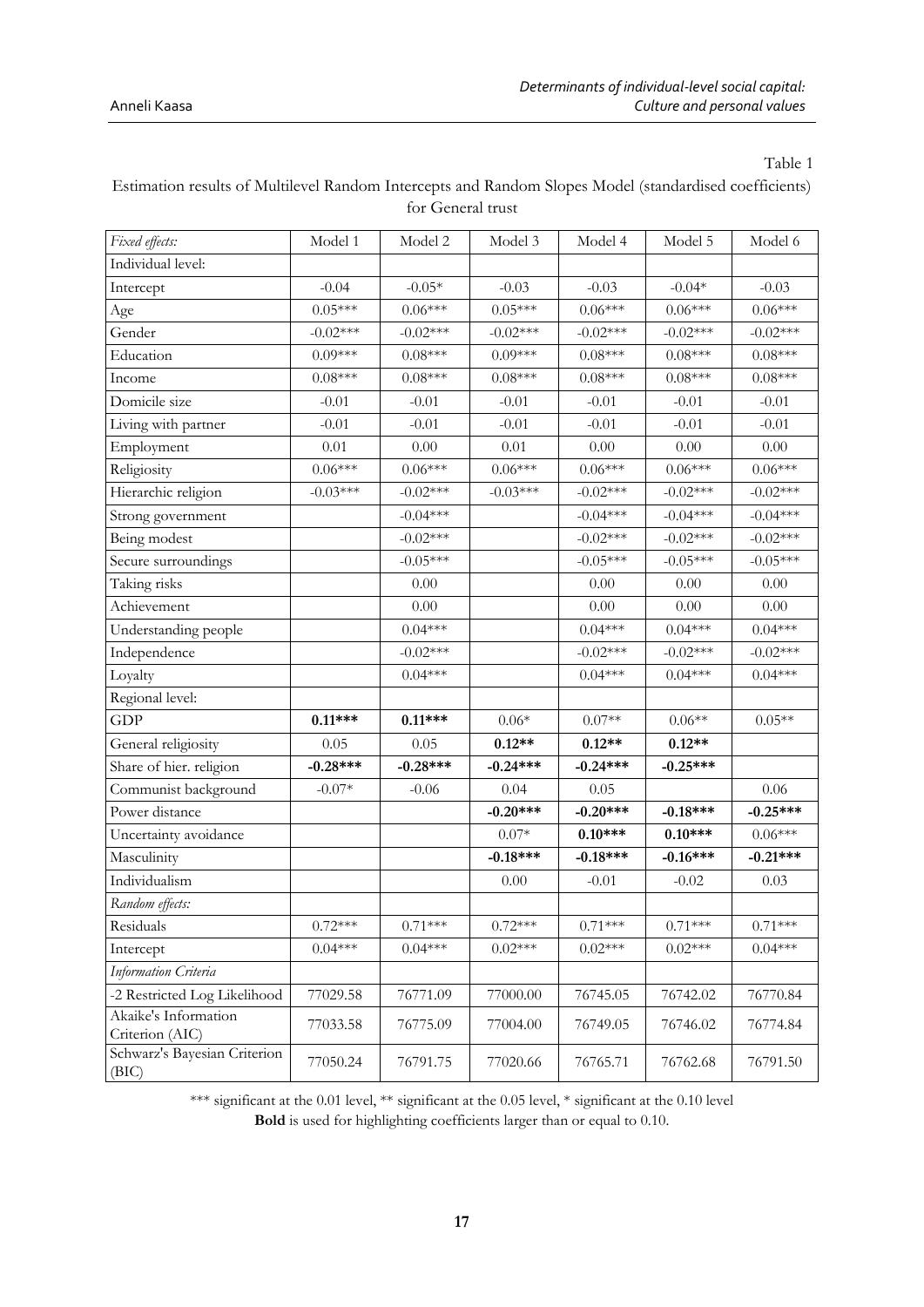| Estimation results of Multilevel Random Intercepts and Random Slopes Model (standardised coefficients) |
|--------------------------------------------------------------------------------------------------------|
| for Institutional trust                                                                                |

| Fixed effects:                          | Model 1    | Model 2    | Model 3          | Model 4          | Model 5          | Model 6    |
|-----------------------------------------|------------|------------|------------------|------------------|------------------|------------|
| Individual level:                       |            |            |                  |                  |                  |            |
| Intercept                               | $-0.02$    | $-0.02$    | 0.00             | 0.00             | 0.01             | $0.00\,$   |
| Age                                     | 0.00       | 0.00       | 0.00             | 0.00             | 0.00             | 0.00       |
| Gender                                  | $0.02***$  | $0.02***$  | $0.02***$        | $0.02***$        | $0.02***$        | $0.02***$  |
| Education                               | $0.07***$  | $0.07***$  | $0.07***$        | $0.07***$        | $0.07***$        | $0.07***$  |
| Income                                  | $0.08***$  | $0.08***$  | $0.08***$        | $0.08***$        | $0.08***$        | $0.08***$  |
| Domicile size                           | $0.00\,$   | $0.00\,$   | $0.00\,$         | $0.00\,$         | $0.00\,$         | $0.00\,$   |
| Living with partner                     | $-0.02***$ | $-0.02***$ | $-0.02***$       | $-0.02***$       | $-0.02***$       | $-0.02***$ |
| Employment                              | $0.02***$  | $0.02***$  | $0.02***$        | $0.01***$        | $0.01***$        | $0.01***$  |
| Religiosity                             | $0.11***$  | $0.11***$  | $0.11***$        | $0.11***$        | $0.11***$        | $0.11***$  |
| Hierarchic religion                     | $-0.01$    | $-0.01$    | $-0.01$          | $-0.01$          | $-0.01$          | $-0.01$    |
| Strong government                       |            | 0.00       |                  | 0.00             | 0.00             | $0.00\,$   |
| Being modest                            |            | $-0.01$    |                  | $-0.01$          | $-0.01$          | $-0.01$    |
| Secure surroundings                     |            | $-0.01$    |                  | $-0.01$          | $-0.01$          | $-0.01$    |
| Taking risks                            |            | $-0.04***$ |                  | $-0.04***$       | $-0.04***$       | $-0.04***$ |
| Achievement                             |            | $0.02***$  |                  | $0.02***$        | $0.02***$        | $0.02***$  |
| Understanding people                    |            | $0.03***$  |                  | $0.03***$        | $0.03***$        | $0.03***$  |
| Independence                            |            | $-0.04***$ |                  | $-0.04***$       | $-0.04***$       | $-0.04***$ |
| Loyalty                                 |            | 0.01       |                  | 0.01             | $0.01\,$         | $0.01\,$   |
| Regional level:                         |            |            |                  |                  |                  |            |
| <b>GDP</b>                              | $0.11***$  | $0.11***$  | $0.00\,$         | $0.00\,$         | 0.02             | $-0.01$    |
| General religiosity                     | $0.09*$    | $0.09**$   | $0.07\mathrm{*}$ | $0.08\mathrm{*}$ | $0.08\mathrm{*}$ |            |
| Share of hier. religion                 | $-0.22***$ | $-0.23***$ | $-0.13***$       | $-0.14***$       | $-0.13***$       |            |
| Communist background                    | $-0.19***$ | $-0.19***$ | $-0.09***$       | $-0.09***$       |                  | $-0.08***$ |
| Power distance                          |            |            | $-0.24***$       | $-0.24***$       | $-0.28***$       | $-0.28***$ |
| Uncertainty avoidance                   |            |            | $-0.01$          | $-0.01$          | 0.01             | $-0.03$    |
| Masculinity                             |            |            | $-0.06$          | $-0.06$          | $-0.09***$       | $-0.06$    |
| Individualism                           |            |            | 0.03             | 0.03             | $0.05*$          | 0.05       |
| Random effects:                         |            |            |                  |                  |                  |            |
| Residuals                               | $0.67***$  | $0.68***$  | $0.68***$        | $0.68***$        | $0.67***$        | $0.67***$  |
| Intercept                               | $0.04***$  | $0.04***$  | $0.02***$        | $0.02***$        | $0.02***$        | $0.02***$  |
| Information Criteria                    |            |            |                  |                  |                  |            |
| -2 Restricted Log Likelihood            | 73582.53   | 73528.97   | 73554.84         | 73500.31         | 73503.16         | 73504.48   |
| Akaike's Information<br>Criterion (AIC) | 73586.53   | 73532.97   | 73558.84         | 73504.31         | 73507.16         | 73508.48   |
| Schwarz's Bayesian Criterion<br>(BIC)   | 73603.15   | 73549.58   | 73575.45         | 73520.92         | 735203.77        | 73525.09   |

\*\*\* significant at the 0.01 level, \*\* significant at the 0.05 level, \* significant at the 0.10 level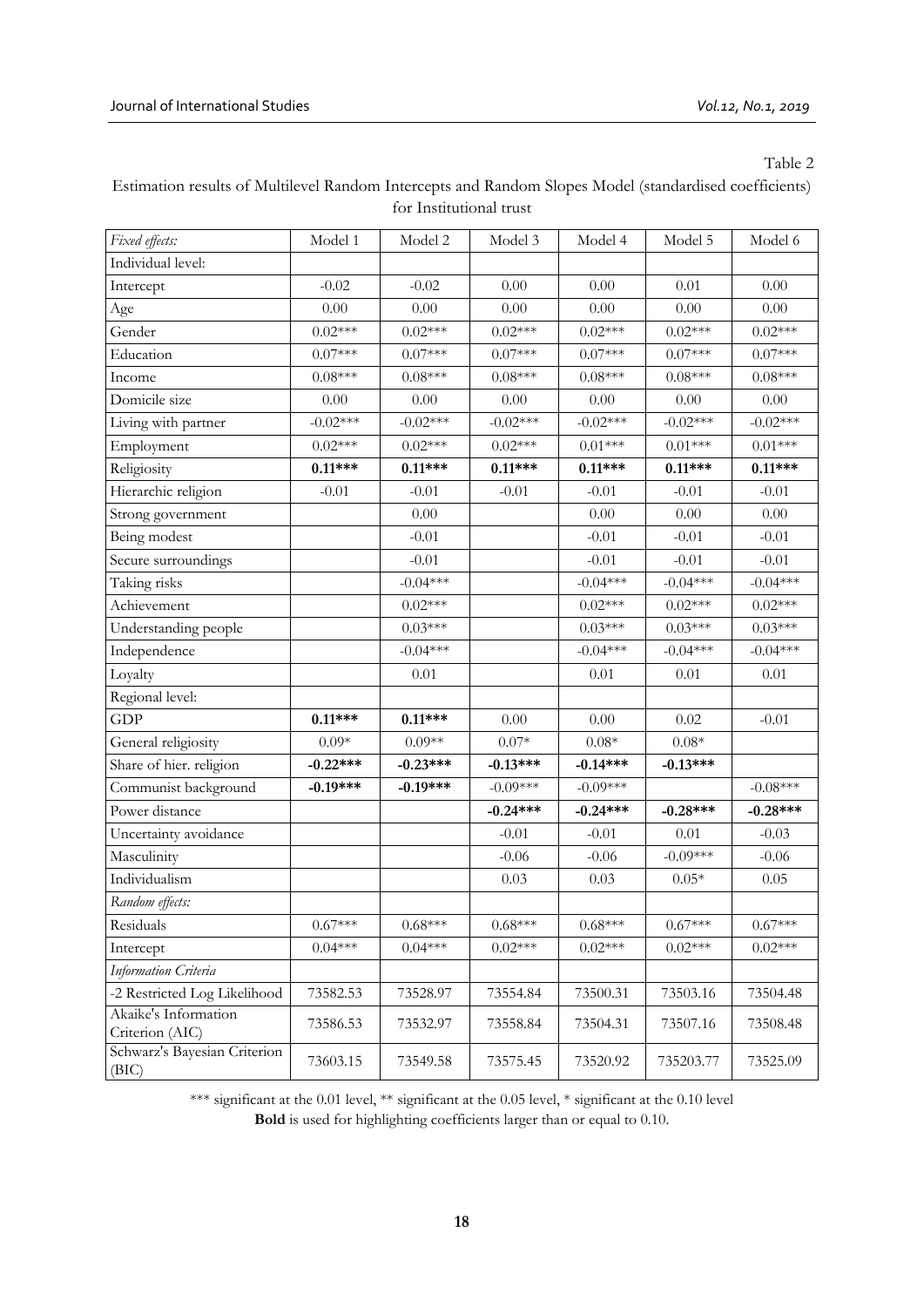| Fixed effects:               | Model 1    | Model 2    | Model 3    | Model 4    | Model 5    | Model 6    |
|------------------------------|------------|------------|------------|------------|------------|------------|
| Individual level:            |            |            |            |            |            |            |
| Intercept                    | $-0.06**$  | $-0.07***$ | $0.06***$  | $0.07***$  | $-0.06***$ | $0.07***$  |
| Age                          | $-0.24***$ | $-0.22***$ | $-0.24***$ | $-0.22***$ | $-0.22***$ | $-0.22***$ |
| Gender                       | $-0.02***$ | $-0.02***$ | $-0.02***$ | $-0.02***$ | $-0.02***$ | $-0.02***$ |
| Education                    | $0.04***$  | $0.03***$  | $0.04***$  | $0.02***$  | $0.02***$  | $0.02***$  |
| Income                       | $0.07***$  | $0.06***$  | $0.07***$  | $0.06***$  | $0.06***$  | $0.06***$  |
| Domicile size                | $0.02***$  | $0.02***$  | $0.02***$  | $0.02***$  | $0.02***$  | $0.02***$  |
| Living with partner          | $-0.03***$ | $-0.02***$ | $-0.03***$ | $-0.02***$ | $-0.02***$ | $-0.02***$ |
| Employment                   | $-0.02***$ | $-0.02***$ | $-0.02***$ | $-0.02***$ | $-0.02***$ | $-0.02***$ |
| Religiosity                  | $0.06***$  | $0.06***$  | $0.06***$  | $0.06***$  | $0.06***$  | $0.06***$  |
| Hierarchic religion          | $-0.02***$ | $-0.02**$  | $-0.02***$ | $-0.02***$ | $-0.02***$ | $-0.02***$ |
| Strong government            |            | $-0.03***$ |            | $-0.03***$ | $-0.03***$ | $-0.03***$ |
| Being modest                 |            | $-0.03***$ |            | $-0.03***$ | $-0.03***$ | $-0.03***$ |
| Secure surroundings          |            | $-0.02***$ |            | $-0.02***$ | $-0.02***$ | $-0.02***$ |
| Taking risks                 |            | $0.04***$  |            | $0.04***$  | $0.04***$  | $0.04***$  |
| Achievement                  |            | 0.00       |            | 0.00       | 0.00       | 0.00       |
| Understanding people         |            | $0.03***$  |            | $0.03***$  | $0.03***$  | $0.03***$  |
| Independence                 |            | $0.01**$   |            | $0.01**$   | $0.01**$   | $0.01**$   |
| Loyalty                      |            | $0.10***$  |            | $0.10***$  | $0.10***$  | $0.10***$  |
| Regional level:              |            |            |            |            |            |            |
| <b>GDP</b>                   | 0.05       | 0.05       | 0.01       | 0.01       | 0.02       | 0.01       |
| General religiosity          | $-0.09**$  | $-0.10**$  | 0.02       | 0.01       | 0.01       |            |
| Share of hier. religion      | 0.01       | 0.02       | 0.03       | 0.03       | 0.03       |            |
| Communist background         | $-0.17***$ | $-0.15***$ | $-0.05$    | $-0.04$    |            | $-0.04$    |
| Power distance               |            |            | $-0.16***$ | $-0.15***$ | $-0.16***$ | $-0.15***$ |
| Uncertainty avoidance        |            |            | $0.07**$   | $0.08**$   | $0.09**$   | $0.10***$  |
| Masculinity                  |            |            | $-0.24***$ | $-0.23***$ | $-0.24***$ | $-0.20***$ |
| Individualism                |            |            | $0.05*$    | 0.04       | 0.05       | 0.02       |
| Random effects:              |            |            |            |            |            |            |
| Residuals                    | $0.82***$  | $0.81***$  | $0.82***$  | $0.81***$  | $0.81***$  | $0.81***$  |
| Intercept                    | $0.04***$  | $0.04***$  | $0.02***$  | $0.02***$  | $0.02***$  | $0.02***$  |
| Information Criteria         |            |            |            |            |            |            |
| -2 Restricted Log Likelihood | 81016.15   | 80655.30   | 80984.50   | 80625.30   | 80621.65   | 80617.45   |
| Akaike's Information         |            |            |            |            |            |            |
| Criterion (AIC)              |            |            |            |            |            |            |
| Schwarz's Bayesian Criterion | 81020.15   | 80659.30   | 80988.50   | 80629.30   | 80625.65   | 80621.45   |

Estimation results of Multilevel Random Intercepts and Random Slopes Model (standardised coefficients) for Informal networks

\*\*\* significant at the 0.01 level, \*\* significant at the 0.05 level, \* significant at the 0.10 level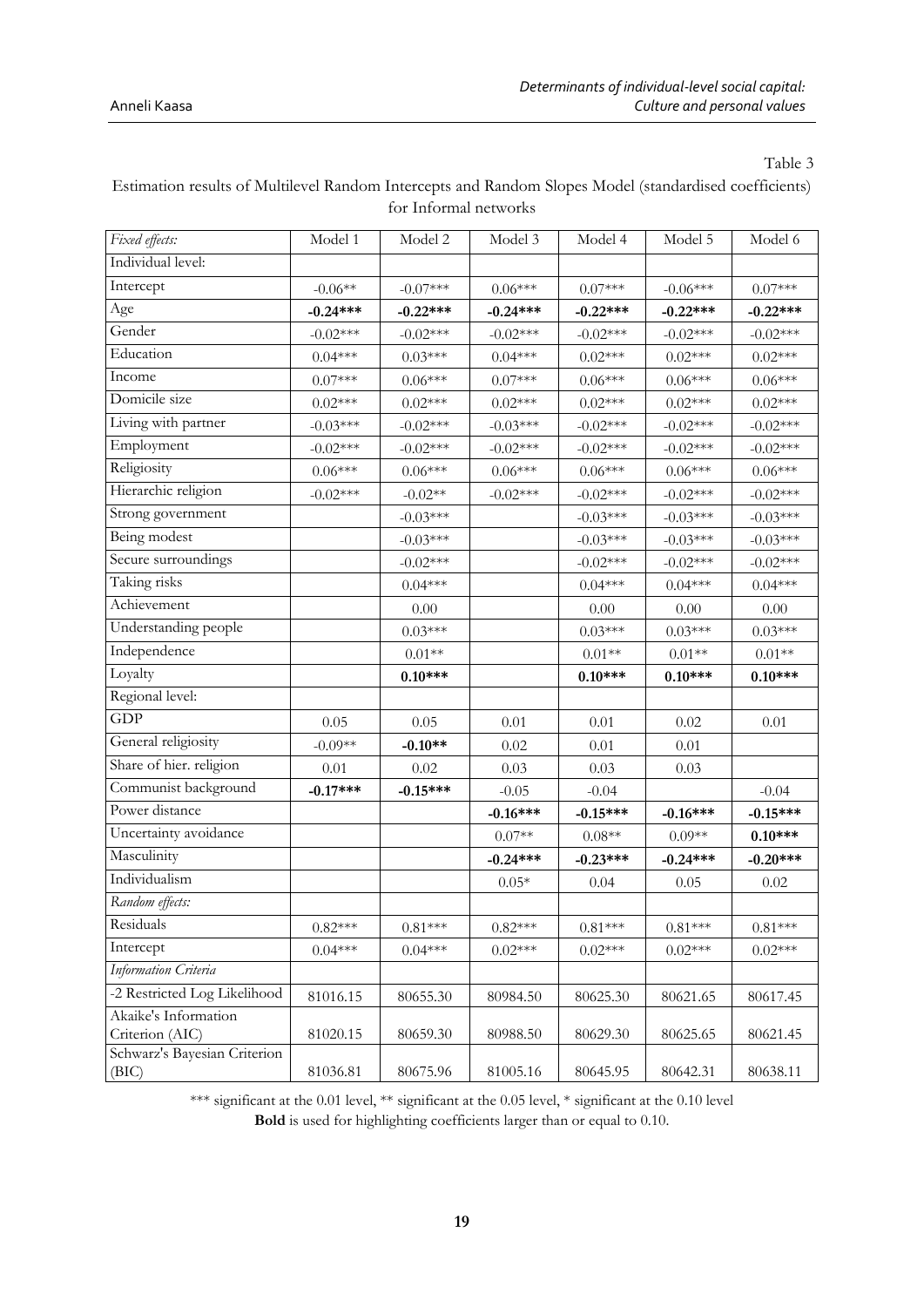| Estimation results of Multilevel Random Intercepts and Random Slopes Model (standardised coefficients) |
|--------------------------------------------------------------------------------------------------------|
| for Civic participation                                                                                |

| Fixed effects:                          | Model 1    | Model 2    | Model 3          | Model 4    | Model 5    | Model 6                 |
|-----------------------------------------|------------|------------|------------------|------------|------------|-------------------------|
| Individual level:                       |            |            |                  |            |            |                         |
| Intercept                               | 0.03       | 0.02       | $0.01\,$         | $0.00\,$   | 0.03       | $0.00\,$                |
| Age                                     | $-0.04***$ | $-0.02***$ | $-0.04***$       | $-0.02***$ | $-0.02***$ | $-0.02***$              |
| Gender                                  | $-0.03***$ | $-0.03***$ | $-0.03***$       | $-0.03***$ | $-0.03***$ | $-0.03***$              |
| Education                               | $0.19***$  | $0.17***$  | $0.19***$        | $0.17***$  | $0.17***$  | $0.17***$               |
| Income                                  | $0.05***$  | $0.05***$  | $0.05***$        | $0.05***$  | $0.05***$  | $0.05***$               |
| Domicile size                           | $0.05***$  | $0.05***$  | $0.05***$        | $0.05***$  | $0.05***$  | $0.05***$               |
| Living with partner                     | $0.00\,$   | 0.01       | 0.00             | 0.01       | 0.01       | 0.01                    |
| Employment                              | $0.01**$   | $0.01**$   | $0.01**$         | $0.01**$   | $0.01**$   | $0.01**$                |
| Religiosity                             | $0.01*$    | $0.02***$  | $0.01\mathrm{*}$ | $0.02***$  | $0.02***$  | $0.02***$               |
| Hierarchic religion                     | $-0.05***$ | $-0.04***$ | $-0.05***$       | $-0.04***$ | $-0.04***$ | $-0.04***$              |
| Strong government                       |            | $-0.03***$ |                  | $-0.02***$ | $-0.02***$ | $-0.02***$              |
| Being modest                            |            | $-0.06***$ |                  | $-0.06***$ | $-0.06***$ | $-0.06***$              |
| Secure surroundings                     |            | $-0.08***$ |                  | $-0.08***$ | $-0.08***$ | $-0.08***$              |
| Taking risks                            |            | $0.04***$  |                  | $0.04***$  | $0.04***$  | $0.04***$               |
| Achievement                             |            | $-0.04***$ |                  | $-0.04***$ | $-0.04***$ | $-0.04***$              |
| Understanding people                    |            | $0.08***$  |                  | $0.08***$  | $0.08***$  | $0.08{^{\ast\ast\ast}}$ |
| Independence                            |            | $0.05***$  |                  | $0.05***$  | $0.05***$  | $0.05***$               |
| Loyalty                                 |            | $0.04***$  |                  | $0.04***$  | $0.04***$  | $0.04***$               |
| Regional level:                         |            |            |                  |            |            |                         |
| <b>GDP</b>                              | $0.01\,$   | 0.01       | $-0.03$          | $-0.02$    | $0.01\,$   | $-0.02$                 |
| General religiosity                     | $-0.10**$  | $-0.11***$ | $0.01\,$         | $-0.01$    | $-0.02$    |                         |
| Share of hier. religion                 | $0.01\,$   | 0.02       | $0.01\,$         | $0.02\,$   | 0.04       |                         |
| Communist background                    | $-0.20***$ | $-0.17***$ | $-0.17***$       | $-0.15***$ |            | $-0.15***$              |
| Power distance                          |            |            | 0.03             | 0.04       | $-0.03$    | 0.05                    |
| Uncertainty avoidance                   |            |            | $-0.11**$        | $-0.08*$   | $-0.05$    | $-0.08*$                |
| Masculinity                             |            |            | $-0.13***$       | $-0.13***$ | $-0.18***$ | $-0.13***$              |
| Individualism                           |            |            | 0.03             | 0.01       | 0.05       | 0.01                    |
| Random effects:                         |            |            |                  |            |            |                         |
| Residuals                               | $0.95***$  | $0.93***$  | $0.95***$        | $0.93***$  | $0.93***$  | $0.93***$               |
| Intercept                               | $0.04***$  | $0.04***$  | $0.03***$        | $0.03***$  | $0.04***$  | $0.03***$               |
| Information Criteria                    |            |            |                  |            |            |                         |
| -2 Restricted Log Likelihood            | 85622.40   | 85002.28   | 85615.67         | 85001.73   | 85012.24   | 84992.70                |
| Akaike's Information<br>Criterion (AIC) | 85626.40   | 85006.28   | 85619.67         | 85005.73   | 85016.24   | 84996.70                |
| Schwarz's Bayesian Criterion<br>(BIC)   | 85643.06   | 85022.94   | 85626.33         | 85022.39   | 85032.90   | 85013.36                |

\*\*\* significant at the 0.01 level, \*\* significant at the 0.05 level, \* significant at the 0.10 level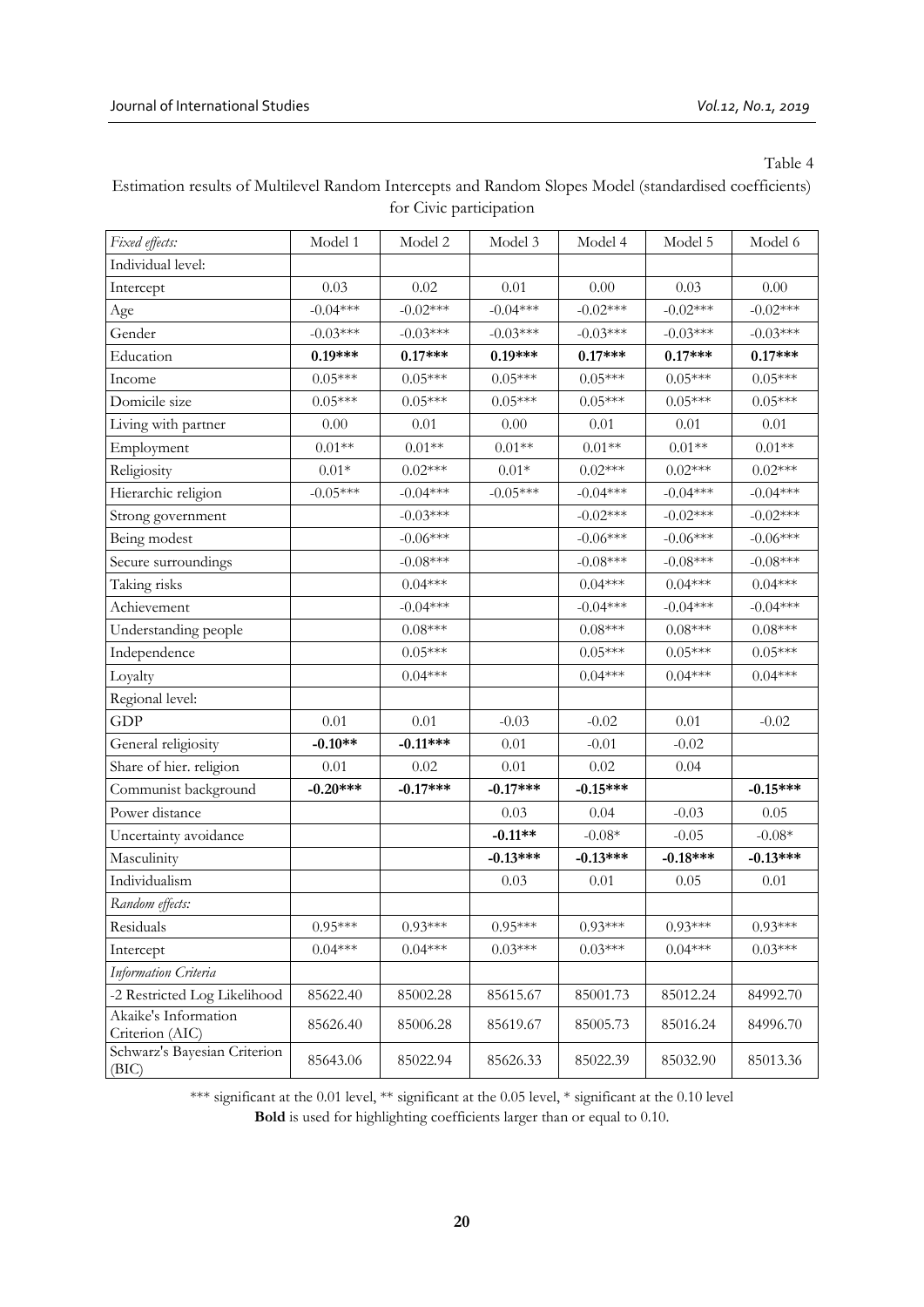The negative coefficients of the communist background variable remained statistically significant for institutional trust and civic participation. Here, it seems that the communist background has an impact on those social capital dimensions that are related to the state, institutions and more formal and public social activities. It is logical that in these fields the communist past has left a stronger imprint. When the communist background was left out from the models, again the coefficients of cultural dimensions turned out to "take over" the effect of the communist past, but no drastic changes in the results appeared.

Regarding personal values, the variables describing fatalistic and authority accepting values turned out to be statistically significant for all social capital dimensions, except for institutional trust. The coefficients confirm the logic that these values lead people to wait for authorities to act rather than to be engaged themselves. However, this means that they should trust authorities, which is probably the mechanism that balances out the impact on institutional trust and explains the results concerning it. Similarly, the results show that except for institutional trust, valuing security is negatively and valuing taking risks positively related to social capital. In the case of institutional trust, security turned out to be insignificant (possibly for similar reasons as explained at the fatalistic and authority-accepting values) and taking risks had negative coefficients: people who avoid risks rather trust institutions. People valuing understanding different people tend to have a higher level of all social capital dimensions, showing that people valuing tolerance are indeed more prone to trust and cooperate. Valuing achievement and recognition turned out to be positively related to institutional trust – possibly those valuing recognition also tend to recognise institutions more – and negatively with civic participation, being in accordance with the results that demonstrated understanding different people being positively related to social capital. Regarding valuing independence and/or loyalty, the level of the cognitive dimensions of social capital tends to be lower when valuing independence, and general trust higher when valuing loyalty to friends. Expectedly, valuing loyalty is crucial for informal networks and for civic participation, apparently valuing both loyalty and independence are supporting values.

The coefficients turned out to have the highest absolute values for cultural dimensions. Power distance appeared to be negatively related to all dimensions of social capital except for civic participation, as expected. This confirms the assumption about the fatalistic view leading to less engagement and trust. It is possible that in the case of civic participation, the communist background captures similar characteristics of society as power distance. Masculinity appeared to be negatively related to all social capital dimensions, although in the case of institutional trust, the coefficients were not always statistically significant. This provides support to the assumption about a more feminine cultural context supporting social capital. The results concerning uncertainty avoidance are mixed. Uncertainty avoidance turned out to be negatively related to civic participation: people in generally uncertainty avoidant regions tend to be more careful and show less civic participation activities. At the same time, in regions with higher general uncertainty avoidance people tend to have more informal networks. This provides support for the assumption about informal relationships providing a buffer against uncertain situations. For institutional trust, it was not significant. It is possible here that the trust in institutions supposedly providing more security might balance out the negative impact. For general trust, the coefficients of uncertainty avoidance appeared to be negative. This might, however, be so because of a strong correlation in the sample analysed between power distance, uncertainty avoidance and masculinity. Although multicollinearity diagnostics did not indicate the need to leave some of the variables out, it is still possible that most of the social capital hindering effect was already captured by the power distance and masculinity variables and in this regression the coefficient of uncertainty avoidance describes the mechanism similarly to the one described at the informal networks. Somewhat surprisingly, but in accordance with the results of Kaasa (2015), individualism turned out to be insignificant in determining the social capital of individuals. It is possible that here the positive and negative influence mechanisms balance each other out. It is also worth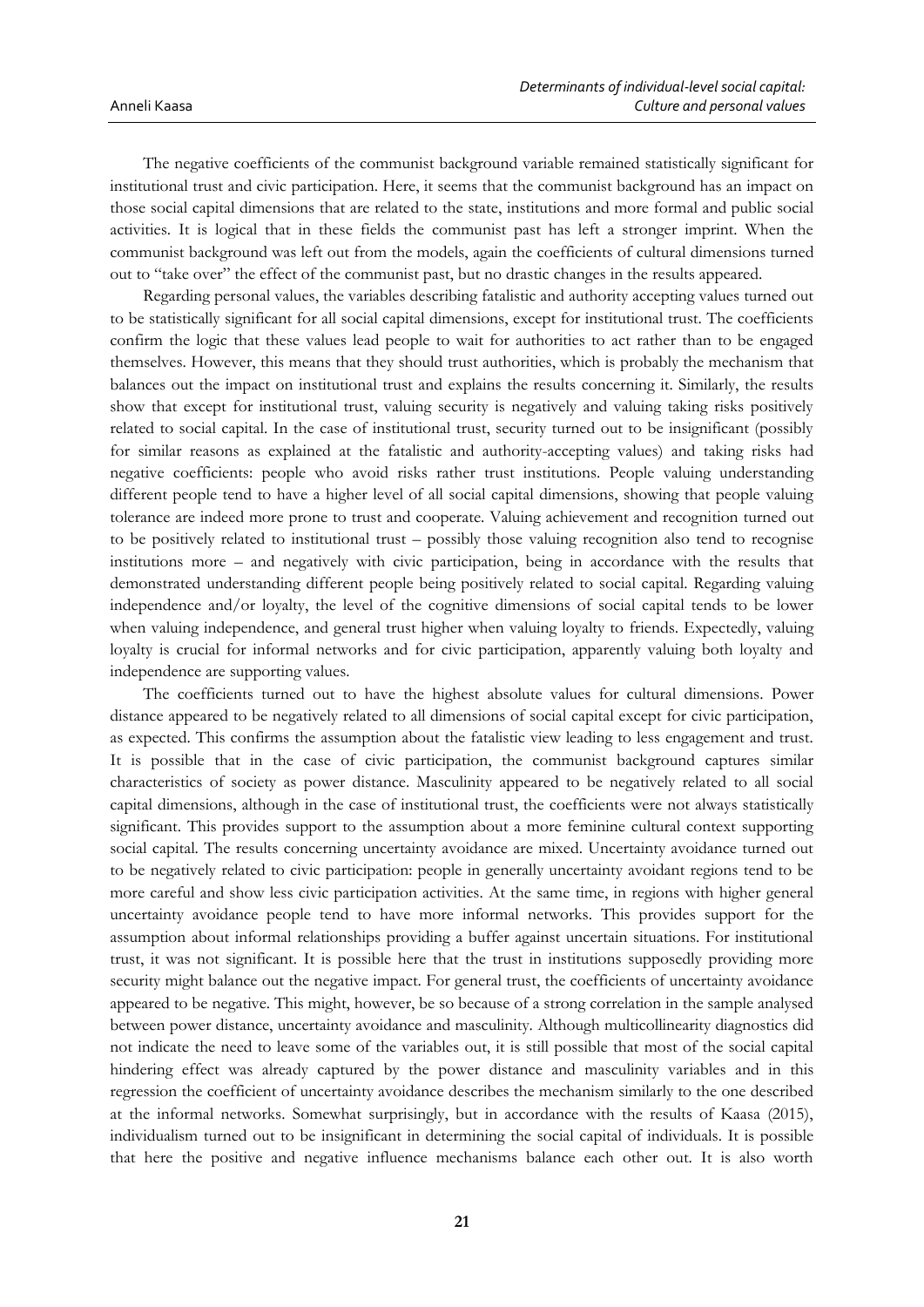mentioning that in the case of informal networks, values describing similar aspects at the individual level are very relevant.

### **5. DISCUSSION**

The results of this article enable to shed light on what determines the level of social capital as an important factor of economic development. The results show that the cultural context is important not only for the general level of social capital in a society, but it also proves to be important in forming individuals' social capital besides individual-level determinants. However, the relative importance of various cultural dimensions may differ across social capital dimensions and furthermore, it may differ depending on the analysis level. Table 5 presents a comparison of the results of the current multilevel analysis with the regional-level analysis of Kaasa (2015). When comparing the results concerning cultural dimensions, it can be seen that there are less statistically significant coefficients in the current analysis, but all the coefficients that are still significant have the same sign as in Kaasa (2015). The only exception is the coefficient of uncertainty avoidance in the case of general trust which can possibly be explained with correlations between power distance, uncertainty avoidance and masculinity. Hence, when a society-level phenomenon has appeared to be statistically significantly related to the level of social capital in a society, it does not automatically imply that this society-level phenomenon is definitely statistically significantly related to the social capital of single individuals. Although the main directions of the relationships remain the same, it might well be that at the individual level these relationships do not manifest themselves so strongly and some other, possibly individual-level determinants, are much more important.

Regarding the relative importance of personal values and the cultural context, it can be seen from Tables 1-4 that the absolute values of statistically significant standardised coefficients are much bigger in the case of cultural dimensions than for the variables describing personal values. Even when taking into account that generally the aggregated level correlations tend to be stronger than the individual-level correlations (Ostroff, 1993), it seems that the cultural context is here more important than personal values. Social capital is a phenomenon that is strongly based on counteraction, reciprocity and cooperation: there need to be other actors whom to trust and with whom to form networks. Hence, it can be expected that the values, beliefs and practices that surround an individual in a society strongly influence the level of trust and the participation of a single individual. Furthermore, it might even be that this impact is relatively stronger than the impact of the personal values of this particular individual. It is hard, for example, for an individual to form networks even if he or she is in favour of social relationships and cooperation if the other members of the society would rather act on their own for some reason, for instance due to a historically developed custom in that society.

Regarding the communist past, the results of this study show that at least some of the impact that has been attributed to the communist past can actually be explained by the cultural context. However, it was not possible, at least with the cultural dimensions used in this analysis, to capture all the differences in social capital between the individuals living in the region with a communist past and the individuals in other regions. A result worth mentioning here is that the impact of the communist background that cannot be captured by cultural dimensions is mainly the impact on those social capital dimensions that are related to the state, institutions and more formal and public social activities: civic participation and institutional trust. As the communist regime itself was a phenomenon related to the state and institutions, it has an influence on people's attitudes towards institutions and how much they want to act as citizens and engage themselves in state affairs.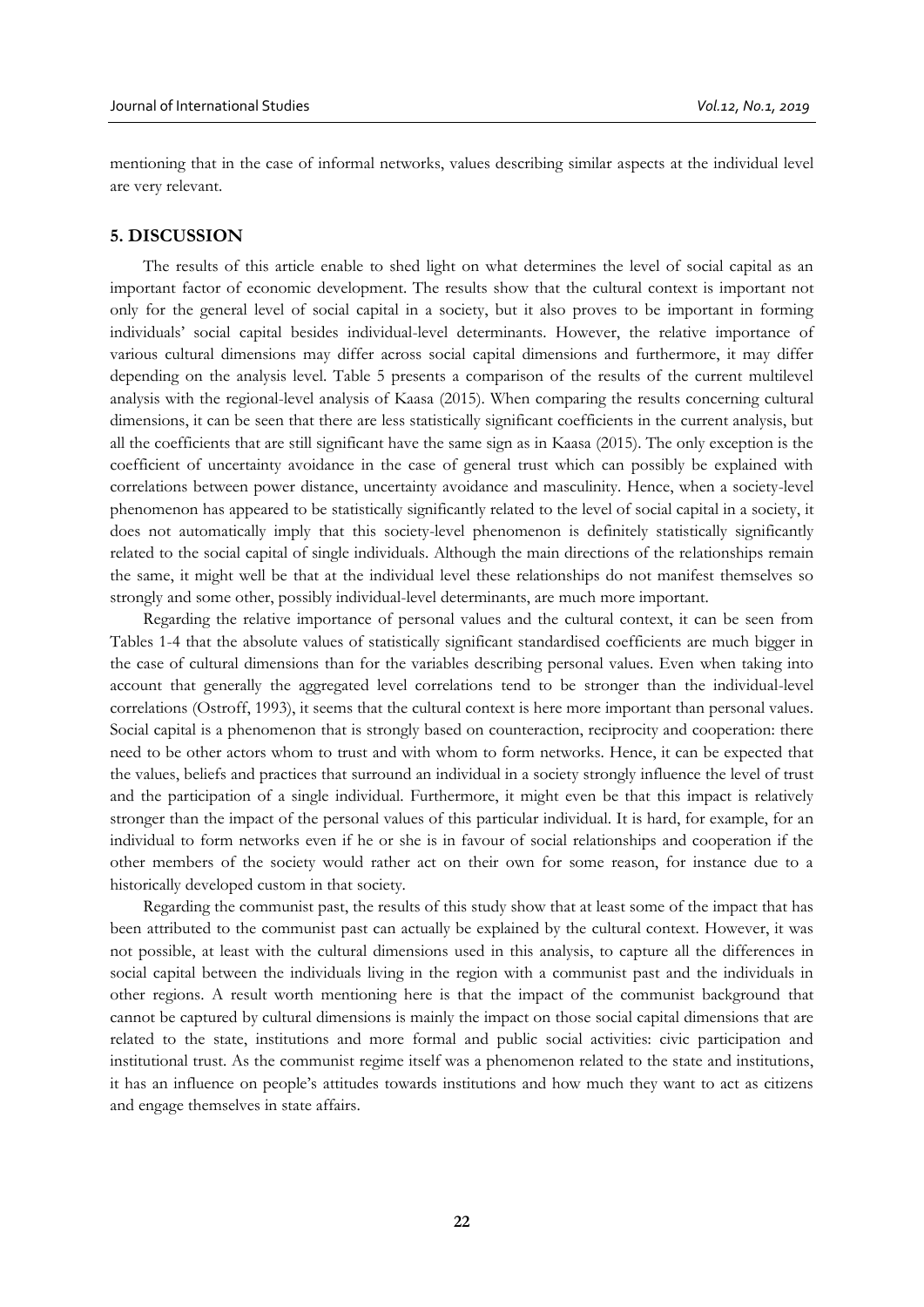|                            | General trust | Institutional trust      | Informal networks | Civic participation |
|----------------------------|---------------|--------------------------|-------------------|---------------------|
| Kaasa 2015                 |               |                          |                   |                     |
| (regional level analysis): |               |                          |                   |                     |
| GDP                        | $+$           | $^{(+)}$                 | $^{(+)}$          | $+$                 |
| General religiosity        | $+$           |                          | $^{(+)}$          | $(\hbox{--})$       |
| Hierarchic religion        |               | $\left(\!\!-\!\!\right)$ | $(\overline{-})$  |                     |
| Communist background       |               | $(\!-\!)$                |                   | $(\hbox{--})$       |
| Power distance             |               |                          |                   |                     |
| Uncertainty avoidance      |               |                          | $^{+}$            |                     |
| Masculinity                |               |                          |                   |                     |
| Individualism              |               | $+$                      |                   | $^{+}$              |
| Current analysis           |               |                          |                   |                     |
| (multilevel analysis):     |               |                          |                   |                     |
| <b>GDP</b>                 | $+$           | $^{(+)}$                 |                   |                     |
| General religiosity        | $+$           | $+$                      | $(-)$             | $(-)$               |
| Hierarchic religion        |               |                          |                   |                     |
| Communist background       | $(-)$         |                          | $(-)$             |                     |
| Power distance             |               |                          |                   |                     |
| Uncertainty avoidance      | $+$           |                          | $^{+}$            |                     |
| Masculinity                |               |                          |                   |                     |
| Individualism              |               |                          |                   |                     |

Comparison of the results with the results of Kaasa  $(2015)^*$ 

Table 5

\* "+" denotes a positive and "–" a negative statistically significant regression coefficient, "(+)" and "(–)" correspond to positive and negative coefficients, respectively, that occurred only before adding culture into the model.

Regarding the religious context of a society, the results again indicate that at least some of the impact that might seem to belong to religion-related aspects can be captured by the cultural context. However, this strongly differs across social capital dimensions. For the structural dimensions of social capital, the coefficients of religiosity became insignificant after the cultural context was added, but it was not the case for cognitive dimensions. To discuss further the possible impact of general religiosity and the dominating religion in a society on the individuals' social capital, the results of this study show that both religiosity and the nature of the religion are relevant for the cognitive dimensions of social capital: people tend to have more general and institutional trust if they live in a region with a higher level of religiosity and a lower share of hierarchic religion. The structural dimensions at the same time turned out not to be affected by religion and religiosity. This implies that the character of certain social capital dimensions determines whether these dimensions can be expected to be influenced by religion and religiosity. The general and institutional trust of individuals that are more related to attitudes and feelings can be assumed to be affected by the dominating religions and the overall religiosity in a society. Civic participation and informal networks are more related to certain actions and are less related to the society's religious context.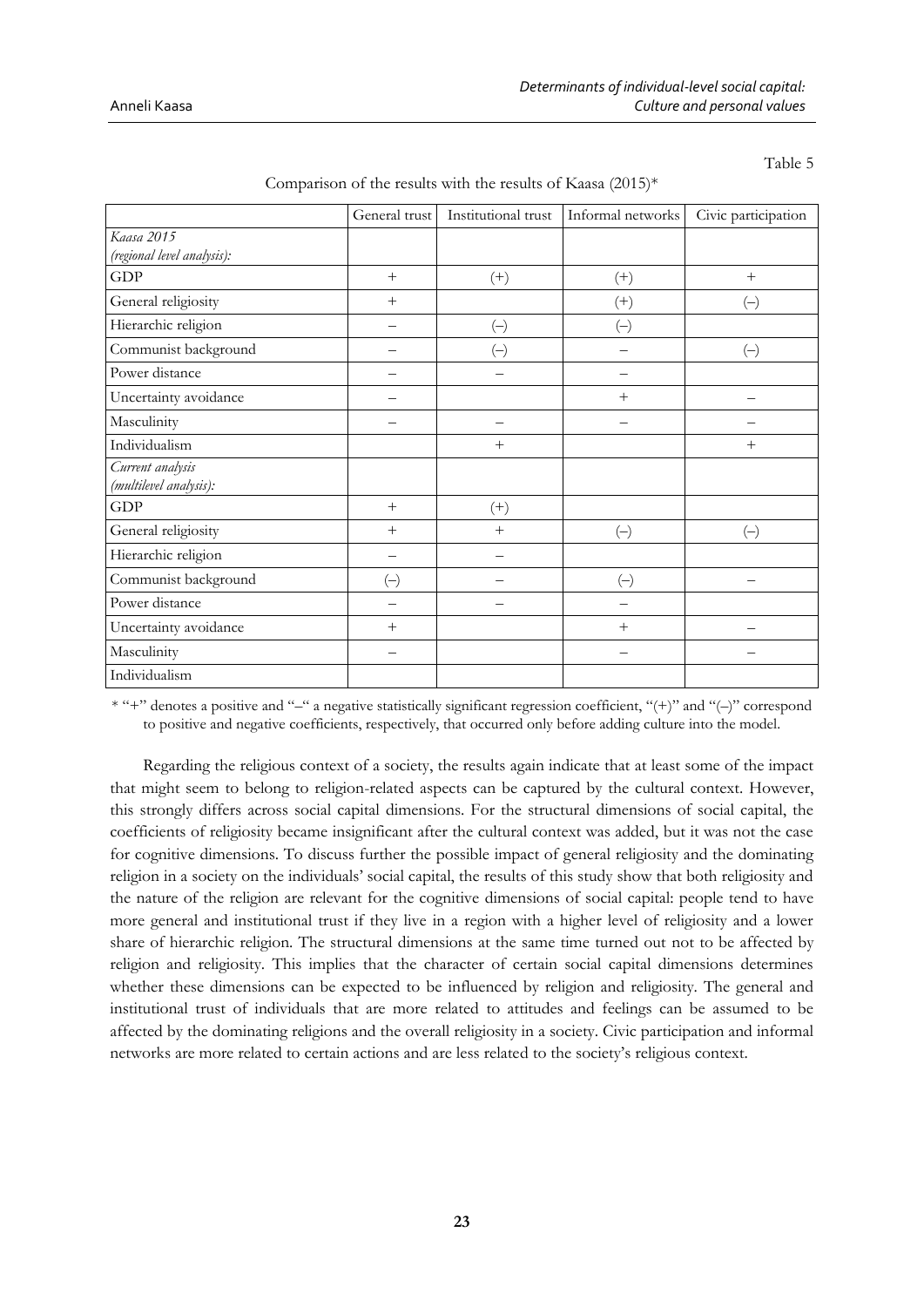### **6. CONCLUSION AND LIMITATIONS**

This article investigated personal values and the cultural background as possible factors of the individual-level social capital. As a novelty, both personal values and the cultural context were included into the multilevel regression analysis for various social capital dimensions. The individual-level data from the European Social Survey (ESS, 2008) pertaining to over 56,000 respondents from 85 regions were complemented with regional-level data from multiple sources.

The results show that the cultural context is indeed important in determining the level of individuals' social capital indicating the source of differences of the levels of social capital and hence, economic performance, in different regions. The strength and direction of the impact of different cultural dimensions, however, varies across different social capital dimensions. Nevertheless, although some relationships do not appear to be statistically significant in the individual-level analysis, the direction of relationships (positive or negative) remains the same irrespective of the analysis level. The results also imply that the cultural context is more important in determining the individual's social capital than personal values. The results also indicate that some of the supposed impact of the communist past or the religious context on the level of social capital can be captured and explained by the cultural dimensions. However, at least the cultural dimensions included in this study did not cover all the relationships of the communist past or the religious context and social capital.

There are several limitations that should be recognised with respect to this study. First, the data collected from regions in 25 European countries were used. Hence, conclusions can be drawn only for the regions analysed and the results might be different when more European countries or, moreover, countries from over the world would become available to study. Also, it was not possible to include formal networks as a dimension of social capital because there were no data available. In addition, the choice of control variables was limited by the data availability at the regional level, as the data about the control variables that are often used at the country level, e.g. income inequality, are not available at the regional level. Last, it would be interesting to repeat the analysis using some other sets of cultural dimensions if data became available. However, despite these limitations, this article shed some light on the relative importance of different determinants of the individual-level social capital indicating it as an interesting topic for further studies in future research.

#### **ACKNOWLEDGEMENT**

This work was supported by the institutional research funding IUT 20-49 and PUT PRG380 of the Estonian Research Council.

#### **REFERENCES**

- Adler, P.S., & Kwon, S.-W. (2002). Social capital: prospects for a new concept. *Academy of Management Review, 27*, 17– 40.
- Aldashev, G., & Platteau, J.-P. (2014). Religion, Culture, and Development. In Ginsburgh, V.A., Throsby, D. (Eds.) *Handbook of the Economics of Art and Culture*, *2*, Elsevier, 587-631.
- Allik, J., & Realo, A. (2004). Individualism-Collectivism and Social Capital. *Journal of Cross-Cultural Psychology, 35*, 29- 49.
- Berggren, N., & Bjørnskov, C. (2011). Is the importance of religion in daily life related to social trust? Cross-country and cross-state comparisons. *Journal of Economic Behavior & Organization, 80*, 459– 480.
- Berry, H., & Rickwood, D. (2000). Measuring Social Capital at the Individual Level: Personal Social Capital, Values and Psychological Distress. *Journal of Public Mental Health*, *2*(3), 35-44.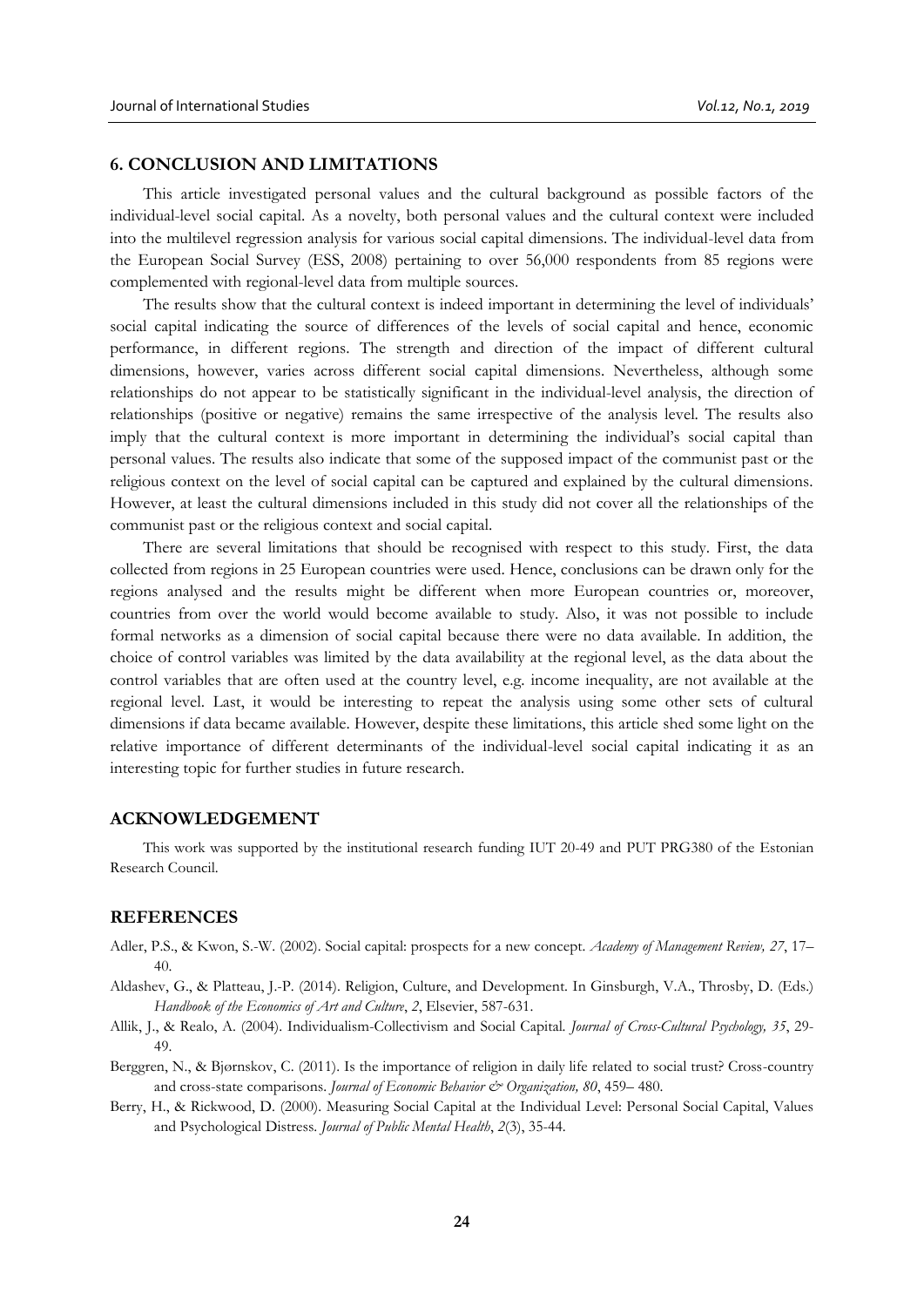Beugelsdijk, S., van Schaik, T., & Arts, W. (2006). Toward a unified Europe: explaining regional differences in value patterns by economic development, cultural heritage and historical shocks. *Regional Studies, 40*(3), 317–327.

Bjørnskov, C. (2006). Determinants of generalized trust: A cross-country comparison. *Public Choice, 130*, 1–21.

- Bourdieu, P. (1986). The forms of capital. In Richardson, J.G. (Ed.). *Handbook of Theory and Research for the Sociology of Education.* Greenwood Press, New York, 241-258.
- Chanchani, S., & Theivanathampillai, P. (2002). Typologies of culture. University of Otago, *Department of Accountancy and Business Law Working Papers Series,* 04\_10/02, University of Otago, Dunedin.
- Chiang, F. (2005). A critical examination of Hofstede's thesis and its application to international reward management. *International Journal of Human Resource Management, 16*, 1545-1563.
- Christoforou, A. (2011). Social Capital across European Countries Individual and Aggregate Determinants of Group Membership. *American Journal of Economics and Sociology, 70*, 699-728.
- Coleman, J.S. (1988). Social capital in the creation of human capital. *American Journal of Sociology*, *94* (Suppl.), 95-120.
- Drnakova, L. (2006). Cultural Values in Transition Environment Assessment Based on International Social Survey Programme Data, *CERGE-EI Discussion Papers, No.* 159.
- ESS (2008). ESS Round 4: European Social Survey Round 4 Data (2008). Data file edition 4.0. Norwegian Social Science Data Services, Norway – Data Archive and distributor of ESS data.
- European Commission. Eurostat (2012). NUTS Nomenclature of territorial units for statistics. Introduction. Retrieved from: http://epp.eurostat.ec.europa.eu/portal/page/portal/nuts\_nomenclature/introduction (24.09.2013).
- Eurostat (2018). Database. Retrieved from: http://ec.europa.eu/eurostat/data/database (04.03.2018).
- EVS (2008). European values study, 4th wave, integrated dataset, ZA4800 data file version 2.0.0 (2010-11-30). GESIS Data Archive, Cologne, doi:10.4232/1.10188.
- Fidrmuc, J., & Gërxhani, K. (2005). Formation of Social Capital in Central and Eastern Europe: Understanding the Gap Vis-a-Vis Developed Countries. *William Davidson Institute Working Paper, No.* 766.
- Fischer, R., & Poortinga, Y.H. (2012). Are cultural values the same as the values of individuals? An examination of similarities in personal, social and cultural value structures. *International Journal of Cross Cultural Management, 12*(2), 157–170.
- Gooderham, P., & Nordhaug, O. (2001). Are cultural differences in Europe on the decline?. *European Business Forum, 8*, 48-53.
- Hall, S. (1980). Cultural studies: two paradigms. In Dirk, F.E.N.B, & Ortner, S.B. (Eds). *A reader in contemporary social theory,* Princeton University Press, Princeton, NJ), 520-538.
- Halman, L., & Luijkx, R. (2006). Social capital in contemporary Europe: evidence from the European Social Survey. *Portuguese Journal of Social Science, 5*, 65-90.
- Hjøllund, L., & Svendsen, G.T., (2000). Social Capital: A Standard Method of Measurement. *University of Aarhus Working Papers*, No. 00-9, Aarhus School of Business, Department of Economics.
- Hofstede, G. (1980). *Culture's Consequences: International Differences in Work Related Values.* Beverly Hills, CA: Sage Publications.
- Hofstede, G. (1997). *Cultures and Organizations: Software of the Mind,* 1st edition, New York, McGraw-Hill USA.
- Hofstede, G. (2001). *Culture's Consequenses: Comparing Values, Behaviors, Institutions, and Organizations across Nations*, 2nd ed., Sage Publications, Thousand Oaks, CA.
- House, R., Javidan, M., Hanges, P., & Dorfman, P. (2002). Understanding cultures and implicit leadership theories across the globe: an introduction to project GLOBE. *Journal of World Business, 37*(1), 3-10.
- Inglehart, R., & Baker, W.E. (2000). Modernization, Cultural Change, and the Persistence of Traditional Values. *American Sociological Review, 65*(1) Looking Forward, Looking Back: Continuity and Change at the Turn of the Millenium), 19-51.
- Kaasa, A. (2013). Religion and social capital: evidence from European countries. *International Review of Sociology*, *23*(3), 578–596.
- Kaasa, A. (2015). Culture, religion and social capital: evidence from European regions. *International Journal of Sociology and Social Policy, 35*(11/12), 772-794.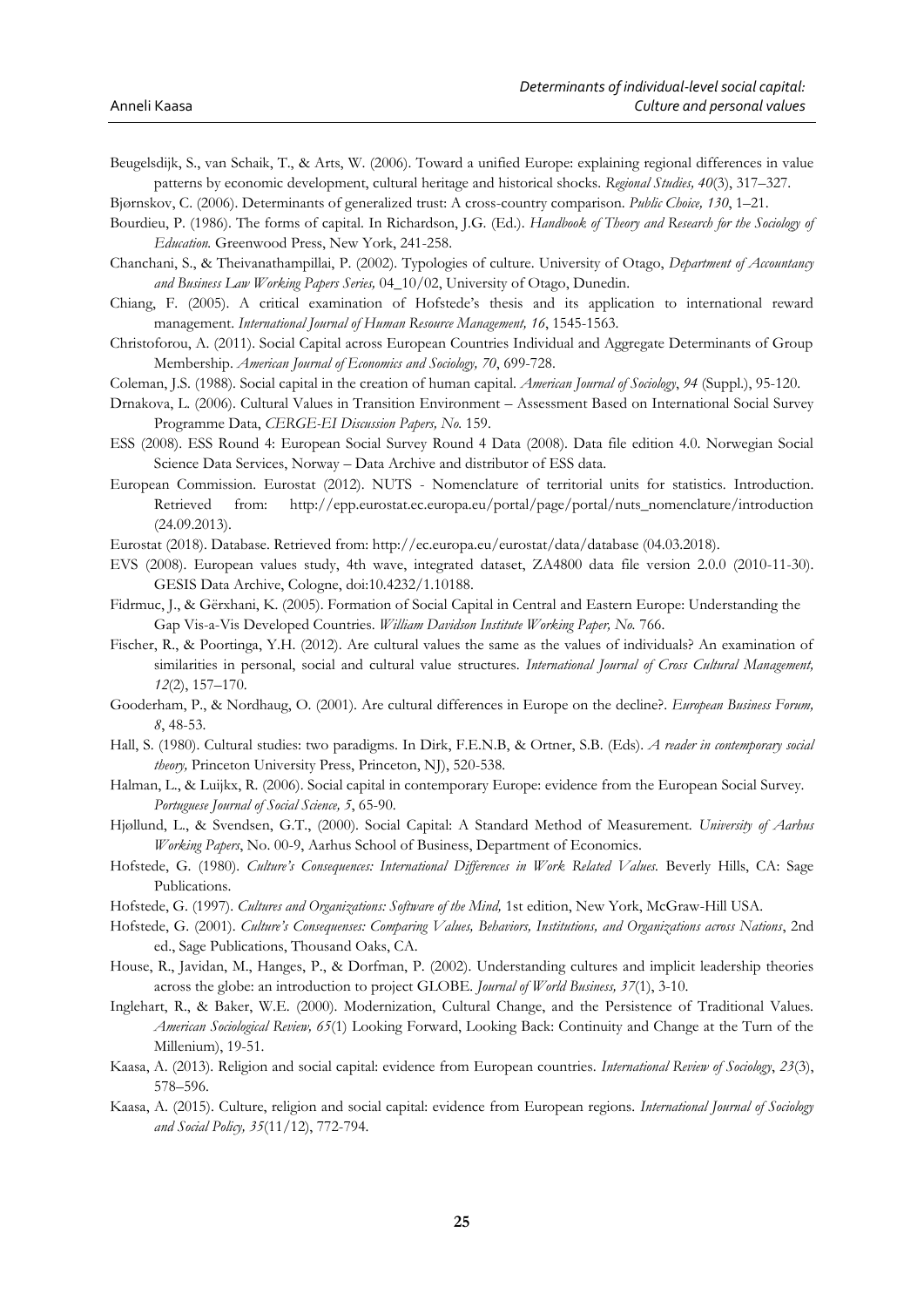- Kaasa, A., & Parts, E. (2008). Individual-level determinants of social capital in Europe: differences between country groups. *Acta Sociologica, 51*(2), 145–168.
- Kaasa, A., Parts, E., & Kaldaru, H. (2011). The Role of Human and Social Capital for Innovation in Catching-Up Economies. In Carayannis, E.G., Varblane, U., & Roolaht, T. (eds) *Innovation Systems in Small Catching-Up Economies: New Perspectives on Practice and Policy,* Springer, New York, 259-276
- Kaasa, A., Vadi, M., & Varblane, U. (2013). European Social Survey as a source of new cultural dimensions estimates for regions*. International Journal of Cross Cultural Management, 13*(2), 137–157.
- Kaasa, A., Vadi, M., & Varblane, U. (2014). Regional Cultural Differences Within European Countries: Evidence from Multi-Country Surveys. *Management International Review,* available online, *54*(6), 825–852.
- Kluckhohn, F.R., & Strodtbeck, F. (1961). *Variations in value orientations,* Row, Peterson, Evanston, IL.
- Knack, S., & Keefer, P. (1997). Does Social Capital Have An Economic Payoff? A Cross-Country Investigation. *The Quarterly Journal of Economics, 112*, 1251-1288.
- La Porta, R., Lopez-de-Silanes, F., Shleifer, A., & Vishny, R. W. (1997). Trust in Large Organizations, *The American Economic Review,* 87, Papers and Proceedings of the Hundred and Fourth Annual Meeting of the American Economic, 333-338.
- Lam, P.-Y. (2006). Religion and Civic Culture: A Cross-National Study of Voluntary Association Membership. *Journal for the Scientific Study of Religion, 45*, 177-193.
- McSweeney, B. (2002). Hofstede's model of national cultural differences and their consequences: A triumph of faith – a failure of analysis. *Human Relations,* 55(1), 89-118.
- Mondéjar-Jiménez, J., Mondéjar-Jiménez, J-A., Meseguer-Santamaría, M.-L., & Vargas-Vargas, M. (2011). An empirical assessment of individual-level determinants of social capital in Central European countries. *Journal for East European Management Studies, 16*(3), 237-250.
- Ostroff, C. (1993). Comparing Correlations Based on Individual-Level and Aggregated Data. *Journal of Applied Psychology, 78*(4), 569-582.
- Oyserman, D., Coon, H.M., & Kemmelmeier, M. (2002). Rethinking Individualism and Collectivism: Evaluation of Theoretical Assumptions and Meta-Analyses. *Psychological Bulletin, 128*(1), 3-72.
- Parsons, T., & Shils, E.A. (1951). *Toward a general theory of action,* Harvard University Press, Cambridge, MA.
- Portes, A. (1998). Social capital: its origins and application in contemporary sociology. *Annual Review of Sociology, 24*, 1–24.
- Putnam, R. (1995). Bowling alone: Americas declining social capital. *Journal of Democracy, 6*, 65–78.
- Radnitz, S. (2009). The Origins of Social Capital: Evidence From a Survey of Post-Soviet Central Asia. *Comparative Political Studies, 42*, 707-732.
- Reimer, S.H. (1995). A Look at Cultural Effects on Religiosity: A Comparison between the United States and Canada. *Journal for the Scientific Study of Religion, 34*(4), 445-457.
- Schwartz, S.H. (1994). Beyond individualism/collectivism: New cultural dimensions of values. In Kim, U., Triandis, H.C., Kagitçibasi, Ç., Choi, S.C., & Yoon, G. (Eds) *Individualism and collectivism: Theory, method, and applications*, Thousand Oaks, CA: Sage, 85-119.
- Schwartz, S.H. (2009). Causes of culture: National differences in cultural embeddedness. In Gari, A., & Mylonas, K. (Eds.). *Quod Erat Demonstrandum. From Herodotus' ethnographic journeys to cross-cultural research*, Pedio Books Publishing, Athens, 1-12.
- Schwartz, S.H. (2011). Values: Cultural and Individual. In van de Vijver, F.J.R., Chasiotis, A., & Breugelmans, S.M. (Eds) *Fundamental questions in cross-cultural psychology*, Cambridge: Cambridge University Press, 463-493.
- Sztompka, P. (2000). The Ambivalence of Social Change: Triumph or Trauma?, Wissenschaftszentrum Berlin für Sozialforschung. Retrieved from: http://bibliothek.wzb.eu/pdf/2000/p00-001.pdf (05.12. 2011).
- Tamaschke, L. (2003). The role of social capital in regional technological innovation: seeing both the wood and the trees. In Huysman, M., Wenger, E., Wulf, W. (Eds.) *Communities and Technologies*, Kluwer BV, Deventer.
- Taras, V., Rowney, J., & Steel, P. (2009). Half a century of measuring culture: Review of approaches, challenges, and limitations based on the analysis of 121 instruments for quantifying culture. *Journal of International Management, 15*, 357-373.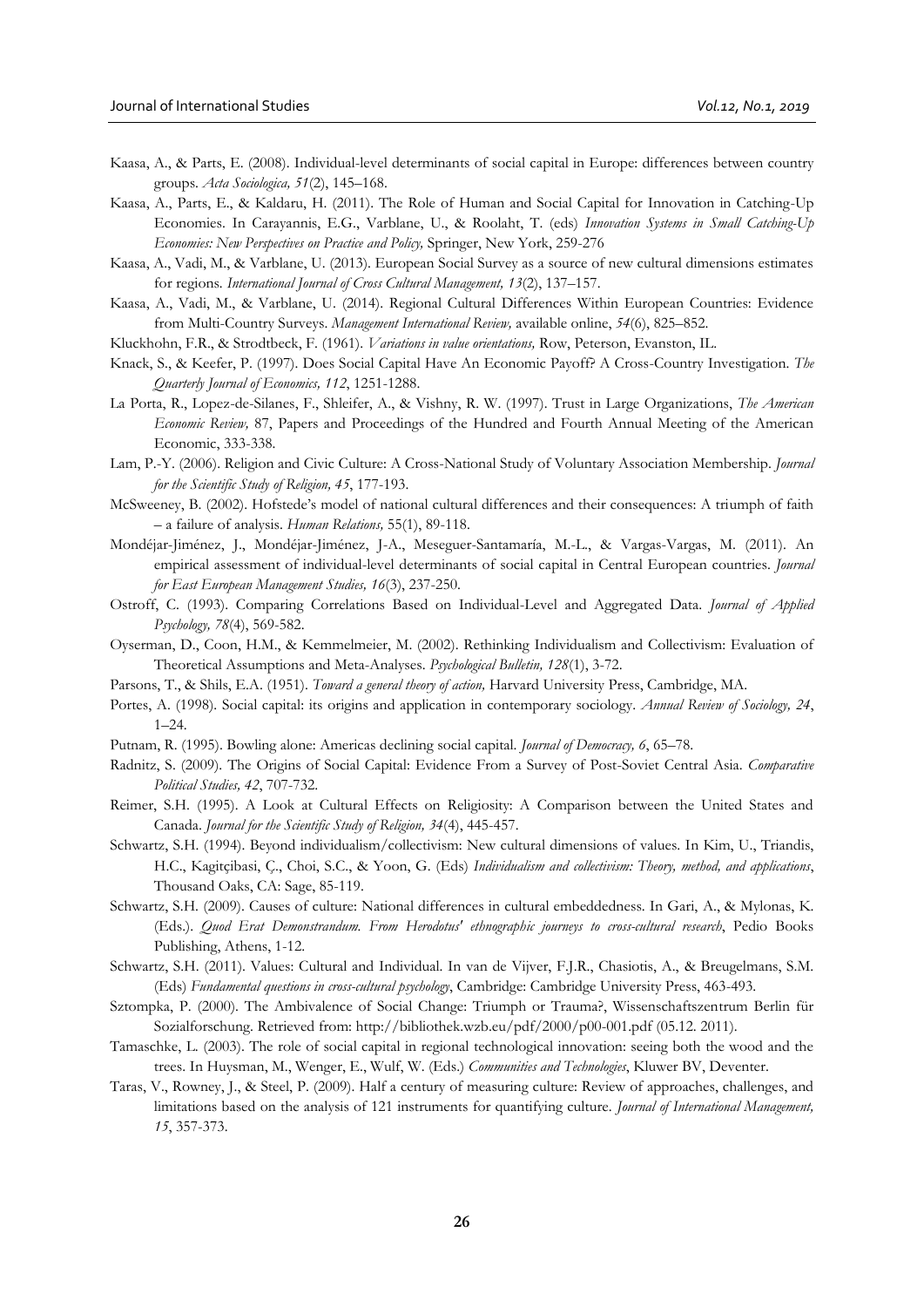- Trompenaars, A., Hampden-Turner, C. (1997). *Riding the waves of culture: understanding cultural diversity in business*, London: Nicholas Brealey Publishing.
- van Oorschot, W., Arts, W., & Gelissen, J. (2006). Social Capital in Europe: Measurement and Social and Regional Distribution of a Multifaceted Phenomenon. *Acta Sociologica, 49*, 149-167.
- van Oorshot, W., & Arts, W. (2005). Social capital of European welfare states: the crowding out hypothesis revisited. *Journal of European Social Policy, 15*, 5-26.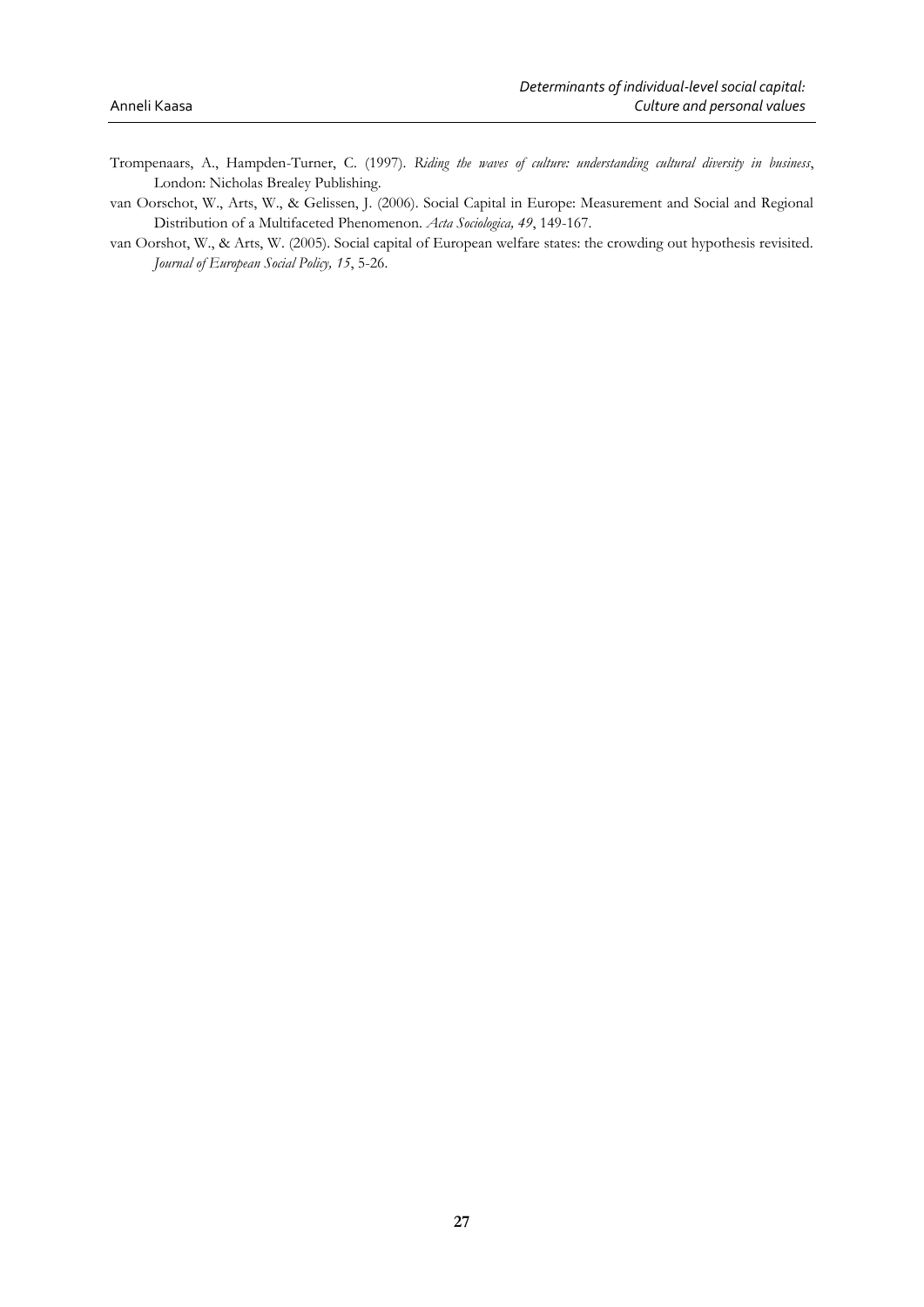## **APPENDIX**

Table A1

| Variable                                        | Description of indicator according to the source* and final coding                                                                    | Mean | St.<br>dev. |
|-------------------------------------------------|---------------------------------------------------------------------------------------------------------------------------------------|------|-------------|
| <b>Individual</b><br><i>level</i><br>variables: |                                                                                                                                       |      |             |
| Social capital                                  |                                                                                                                                       |      |             |
| General trust                                   | Most people can be trusted or you can't be too careful (scale 0-10)                                                                   | 4.87 | 2.49        |
|                                                 | Most people try to take advantage of you, or try to be fair (scale 0-10)                                                              | 5.44 | 2.37        |
|                                                 | Most of the time people helpful or mostly looking out for themselves (scale<br>$0-10$                                                 | 4.70 | 2.38        |
| Institutional trust                             | Trust in country's parliament (scale 0-10)                                                                                            | 4.23 | 2.59        |
|                                                 | Trust in the legal system (scale 0-10)                                                                                                | 4.88 | 2.67        |
|                                                 | Trust in the police (scale 0-10)                                                                                                      | 5.71 | 2.62        |
| Informal networks                               | How often socially meet with friends, relatives or colleagues (scale 1-7)                                                             | 4.87 | 1.62        |
|                                                 | Anyone to discuss intimate and personal matters with $(1 = yes, 0 = no)$                                                              | 0.89 | 0.31        |
| Civic participation                             | Signed petition last 12 months ( $1 = yes$ , $0 = no$ )                                                                               | 0.20 | 0.40        |
|                                                 | Taken part in lawful public demonstration last 12 months (1=yes, 0=no)                                                                | 0.06 | 0.24        |
|                                                 | Boycotted certain products last 12 months $(1 = yes, 0 = no)$                                                                         | 0.14 | 0.35        |
| Personal values:                                |                                                                                                                                       |      |             |
| Strong government                               | Important that the government ensures safety against all threats and the<br>state is strong so it can defend its citizens (scale 1-6) | 4.74 | 1.19        |
| Being modest                                    | Important to be humble and modest and not to draw attention (scale 1-6)                                                               | 4.28 | 1.28        |
| Secure<br>surroundings                          | Important to live in secure surroundings and avoid anything that might<br>endanger safety (scale 1-6)                                 | 4.73 | 1.20        |
| Taking risks                                    | Important to seek adventures, take risks and have an exciting life (scale 1-6)                                                        | 3.10 | 1.49        |
| Achievement                                     | Important to be very successful and people are recognizing achievements<br>$(scale 1-6)$                                              | 3.95 | 1.36        |
| Understanding<br>people                         | Important to understand different people even when disagreeing (scale 1-6)                                                            | 4.61 | 1.07        |
| Independence                                    | Important to make own decisions, to be free and not depend on others<br>$(scale 1-6)$                                                 | 4.77 | 1.11        |
| Loyalty                                         | Important to be loyal to friends and devote to people close (scale 1-6)                                                               | 5.01 | 0.94        |

## Indicators used in the analysis

\*ESS (2008), if not stated otherwise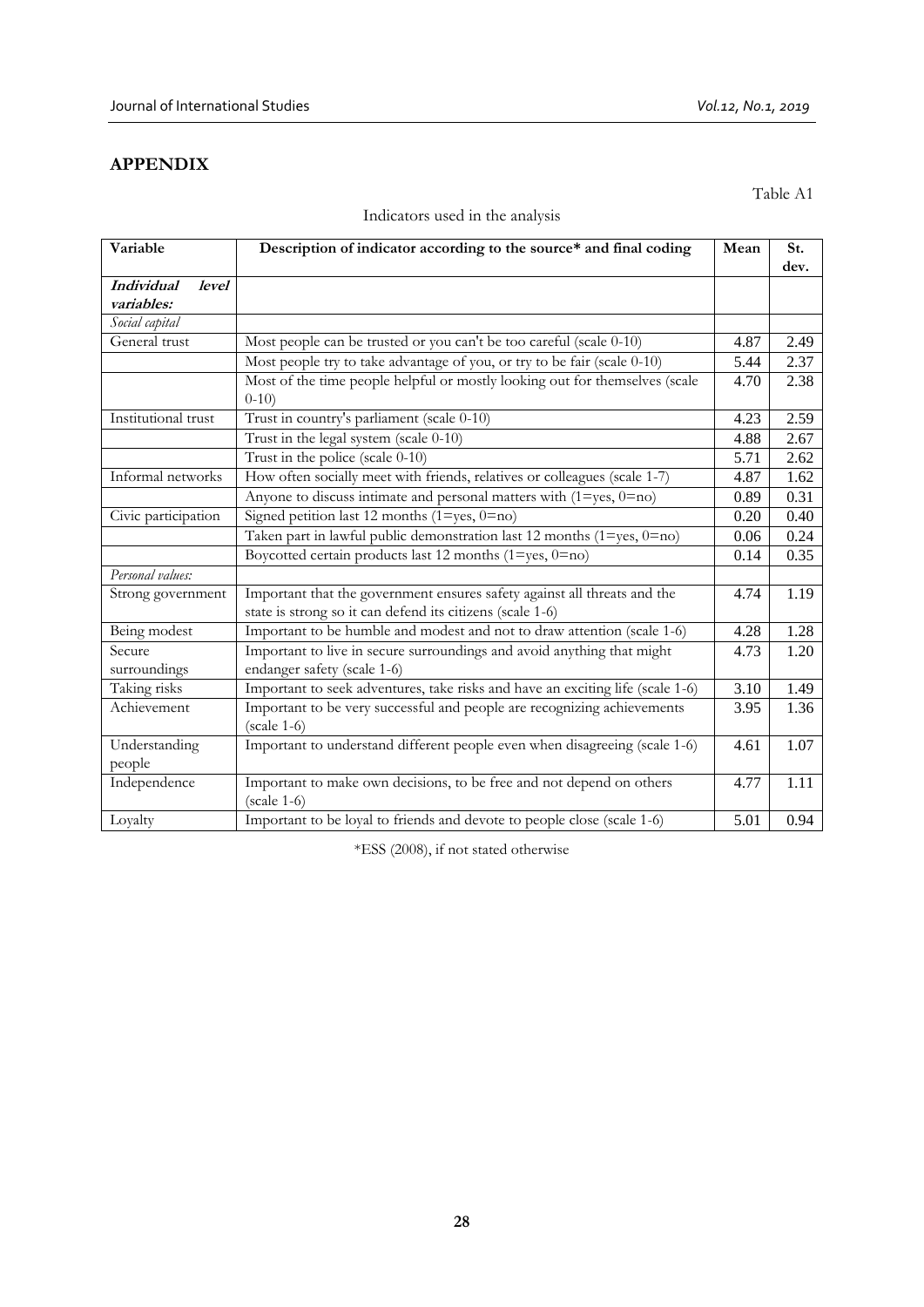### Table A1 (continued)

| Variable                               | Description of indicator according to the source* and final coding                   | Mean    | St.   |
|----------------------------------------|--------------------------------------------------------------------------------------|---------|-------|
|                                        |                                                                                      |         | dev.  |
| Individual level control<br>variables: |                                                                                      |         |       |
| Age                                    | Age (years)                                                                          | 48.02   | 18.44 |
| Gender                                 | Gender (1=male, 0=female)                                                            | 0.46    | 0.50  |
| Education                              | Years of full-time education completed (years)                                       | 12.14   | 4.11  |
| Income                                 | Household's total net income, all sources (scale 1-10)                               | 5.48    | 2.77  |
| Domicile size                          | Domicile size (scale 1-5, 5=big city, 1=countryside)                                 | 3.13    | 1.25  |
| Living with partner                    | Lives with husband/wife/partner at household grid $(1 = yes, 0 = no)$                | 0.59    | 0.49  |
| Employment                             | Main activity, last 7 days, paid work (1=yes, 0=no)                                  | 0.48    | 0.50  |
| Religiosity                            | Belonging to particular religion or denomination $(1 = yes, 0 = no)$                 | 0.63    | 0.48  |
|                                        | How religious are you (scale 0-10)                                                   | 4.78    | 3.00  |
|                                        | How often attend religious services apart from special occasions (scale 1-7)         | 2.63    | 1.52  |
|                                        | How often pray apart from at religious services (scale 1-7)                          | 3.44    | 2.43  |
| Hierarchic religion                    | Belonging to a hierarchic religion (Roman Catholic, Eastern Orthodox or              | 0.46    | 0.50  |
|                                        | Islamic) at present $(1 = yes, 0 = no)$                                              |         |       |
| Regional<br><i>level</i>               |                                                                                      |         |       |
| variables:                             |                                                                                      |         |       |
| Culture:                               |                                                                                      |         |       |
| Power distance                         | ESS-EVS based indicator of power distance (mean 0, standard deviation<br>$1)$ **     | $-0.19$ | 0.98  |
| Uncertainty<br>avoidance               | ESS-EVS based indicator of uncertainty avoidance (mean 0, standard<br>deviation 1)** | $-0.07$ | 1.01  |
| Masculinity                            | ESS-EVS based indicator of masculinity (mean 0, standard deviation 1)**              | $-0.05$ | 0.97  |
| Individualism                          | ESS-EVS based indicator of individualism (mean 0, standard deviation 1)**            | 0.16    | 0.79  |
| Regional level control                 |                                                                                      |         |       |
| variables:                             |                                                                                      |         |       |
| Communist                              | communist background $=1$ , other $=0$                                               | 0.37    | 0.48  |
| background                             |                                                                                      |         |       |
| GDP                                    | GDP per capita in a region, PPS***, thousands                                        | 25.62   | 10.23 |
| General religiosity                    | mean values of the factor of religiosity in a region                                 | 0.14    | 0.93  |
| Share of hierarchic                    | share of respondents belonging to a hierarchic religion (Roman Catholic,             | 0.48    | 0.32  |
| religion                               | Eastern Orthodox or Islamic) in a region                                             |         |       |

### Indicators used in the analysis

\* ESS (2008), if not stated otherwise; \*\* Kaasa et al. (2014); \*\*\* Eurostat (2018)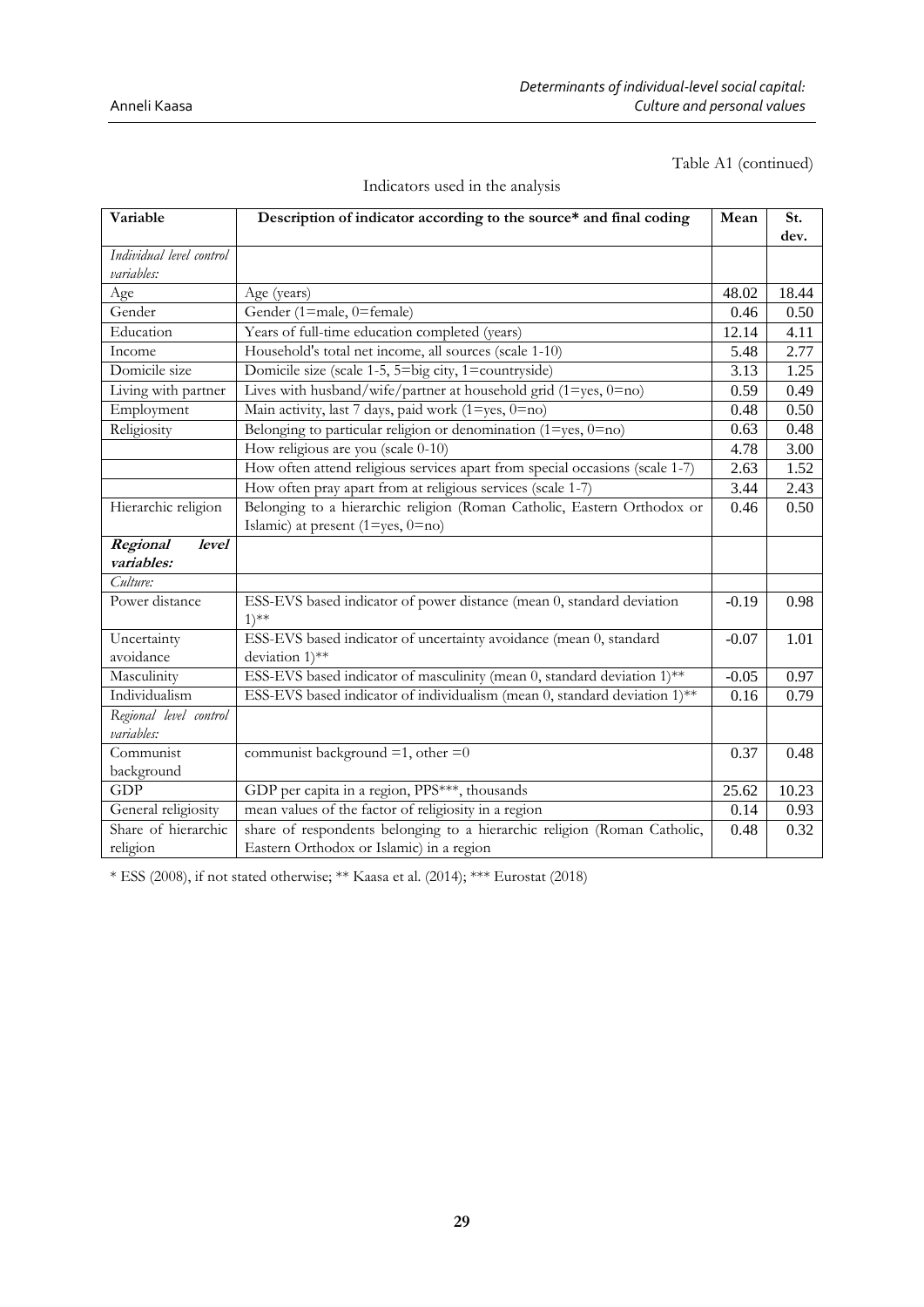## Table A2

|                     |                                                                                 |          |                | <b>KMO</b> |
|---------------------|---------------------------------------------------------------------------------|----------|----------------|------------|
|                     |                                                                                 |          |                | Measure    |
|                     |                                                                                 |          | Variance       | $\alpha$ f |
|                     |                                                                                 | Factor   | explained      | Sampling   |
| Latent variable     | Indicators                                                                      | loadings | $\binom{0}{0}$ | Adequacy   |
| General trust       | Most people can be trusted                                                      | 0.85     | 71.34          | 0.71       |
|                     | Most people try to be fair                                                      | 0.86     |                |            |
|                     | Most of the time people helpful                                                 | 0.82     |                |            |
| Institutional trust | Trust in country's parliament                                                   | 0.84     | 75.32          | 0.70       |
|                     | Trust in the legal system                                                       | 0.91     |                |            |
|                     | Trust in the police                                                             | 0.85     |                |            |
|                     | Informal networks How often socially meet with friends, relatives or colleagues | 0.76     | 60.13          | 0.50       |
|                     | Anyone to discuss intimate and personal matters with                            | 0.76     |                |            |
| Civic participation | Signed petition s                                                               | 0.78     | 51.04          | 0.59       |
|                     | Taken part in lawful public demonstration                                       | 0.65     |                |            |
|                     | Boycotted certain products                                                      | 0.71     |                |            |
| Religiosity         | Belonging to particular religion or denomination                                | 0.78     | 70.54          | 0.82       |
|                     | How religious are you                                                           | 0.87     |                |            |
|                     | How often attend religious services apart from special occasions                | 0.84     |                |            |
|                     | How often pray apart from at religious services                                 | 0.87     |                |            |

## Results of confirmatory factor analyses for social capital dimensions and religiosity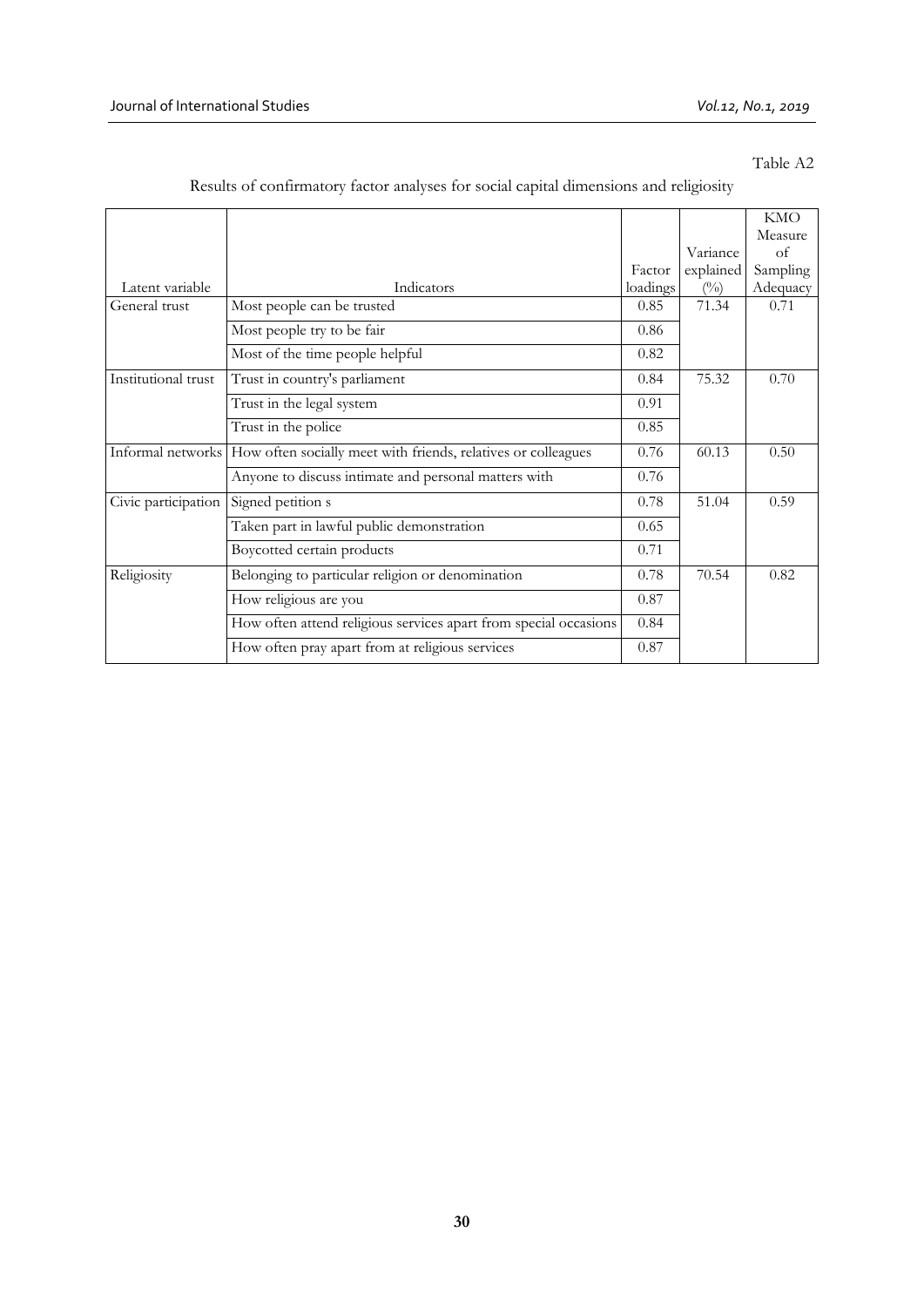Table A3.

|                |                     | 1.       | 2.       | 3.                       | 4.       | 5.       | 6.       | 7.             | 8.         | 9.         | 10.        | 9.      |
|----------------|---------------------|----------|----------|--------------------------|----------|----------|----------|----------------|------------|------------|------------|---------|
| 1.             | General trust       |          |          |                          |          |          |          |                |            |            |            |         |
|                |                     | $0.44**$ |          |                          |          |          |          |                |            |            |            |         |
| 2.             | Institutional trust | $\ast$   |          |                          |          |          |          |                |            |            |            |         |
|                | Informal            | $0.16**$ | $0.12**$ |                          |          |          |          |                |            |            |            |         |
| 3.             | networks            | $\ast$   | $\ast$   |                          |          |          |          |                |            |            |            |         |
|                |                     |          |          |                          |          |          |          |                |            |            |            |         |
|                | Civic               | $0.16**$ | $0.12**$ | $0.14**$                 |          |          |          |                |            |            |            |         |
| 4.             | participation       | $\ast$   | $\ast$   | $\ast$                   |          |          |          |                |            |            |            |         |
|                | Strong              |          |          |                          |          |          |          |                |            |            |            |         |
|                | government          | $0.12**$ | $0.09**$ | $0.05**$                 | $0.11**$ |          |          |                |            |            |            |         |
| 5.             |                     | $\ast$   | $\ast$   | $\ast$                   | $\ast$   |          |          |                |            |            |            |         |
|                | Being modest        |          |          |                          |          |          |          |                |            |            |            |         |
|                |                     | $0.06**$ | $0.03**$ | $0.06**$                 | $0.07**$ | $0.25**$ |          |                |            |            |            |         |
| 6.             |                     | $\ast$   | $\ast$   | $\ast$                   | $\ast$   | $\ast$   |          |                |            |            |            |         |
|                | Secure              |          |          | $\overline{\phantom{0}}$ |          |          |          |                |            |            |            |         |
|                | surroundings        | $0.13**$ | $0.08**$ | $0.06**$                 | $0.14**$ | $0.48**$ | $0.29**$ |                |            |            |            |         |
| 7.             |                     | $\ast$   | $\ast$   | $\ast$                   | $\ast$   | $\ast$   | $\ast$   |                |            |            |            |         |
|                | Taking risks        |          |          |                          |          |          |          | $\overline{a}$ |            |            |            |         |
|                |                     | $0.02**$ | $0.02**$ | $0.13**$                 | $0.06**$ | $0.02**$ | $0.11**$ | $0.09**$       |            |            |            |         |
| 8.             |                     | $\ast$   | $\ast$   | $\ast$                   | $\ast$   | $\ast$   | $\ast$   | $\ast$         |            |            |            |         |
|                | Achievement         |          |          |                          |          |          |          |                |            |            |            |         |
|                |                     | $0.05**$ | $0.06**$ | $0.05**$                 |          | $0.24**$ | $0.02**$ | $0.20**$       | $0.39*$    |            |            |         |
| 9.             |                     | $\ast$   | $\ast$   | $\ast$                   | $0.04**$ | $\ast$   | $\ast$   | $\ast$         | $\ast\ast$ |            |            |         |
| 10             | Understanding       | $0.07**$ | $0.07**$ | $0.07**$                 | $0.09**$ | $0.22**$ | $0.30**$ | $0.20**$       | $0.08*$    | $0.14*$    |            |         |
| $\mathbb{Z}^2$ | people              | $\ast$   | $\ast$   | $\ast$                   | $\ast$   | $\ast$   | $\ast$   | $\ast$         | $\ast\ast$ | $\ast\ast$ |            |         |
| 11             | Independence        | $0.02**$ |          | $0.07**$                 | $0.08**$ | $0.18**$ | $0.05**$ | $0.15**$       | $0.25*$    | $0.30*$    | $0.24*$    |         |
|                |                     | $\ast$   | 0.00     | $\ast$                   | $\ast$   | $\ast$   | $\ast$   | $\ast$         | $**$       | $**$       | $\ast\ast$ |         |
| 12             | Loyalty             | $0.06**$ | $0.04**$ | $0.12**$                 | $0.07**$ | $0.28**$ | $0.22**$ | $0.26**$       | $0.06*$    | $0.19*$    | $0.37*$    | $0.28*$ |
| $\sim$         |                     | $\ast$   | $\ast$   | $\ast$                   | $\ast$   | $\ast$   | $\ast$   | $\ast$         | $**$       | $**$       | $**$       | $\ast$  |

## Correlations between the individual-level social capital and personal values

\*\*\* significant at the 0.01 level, \*\* significant at the 0.05 level, \* significant at the 0.10 level